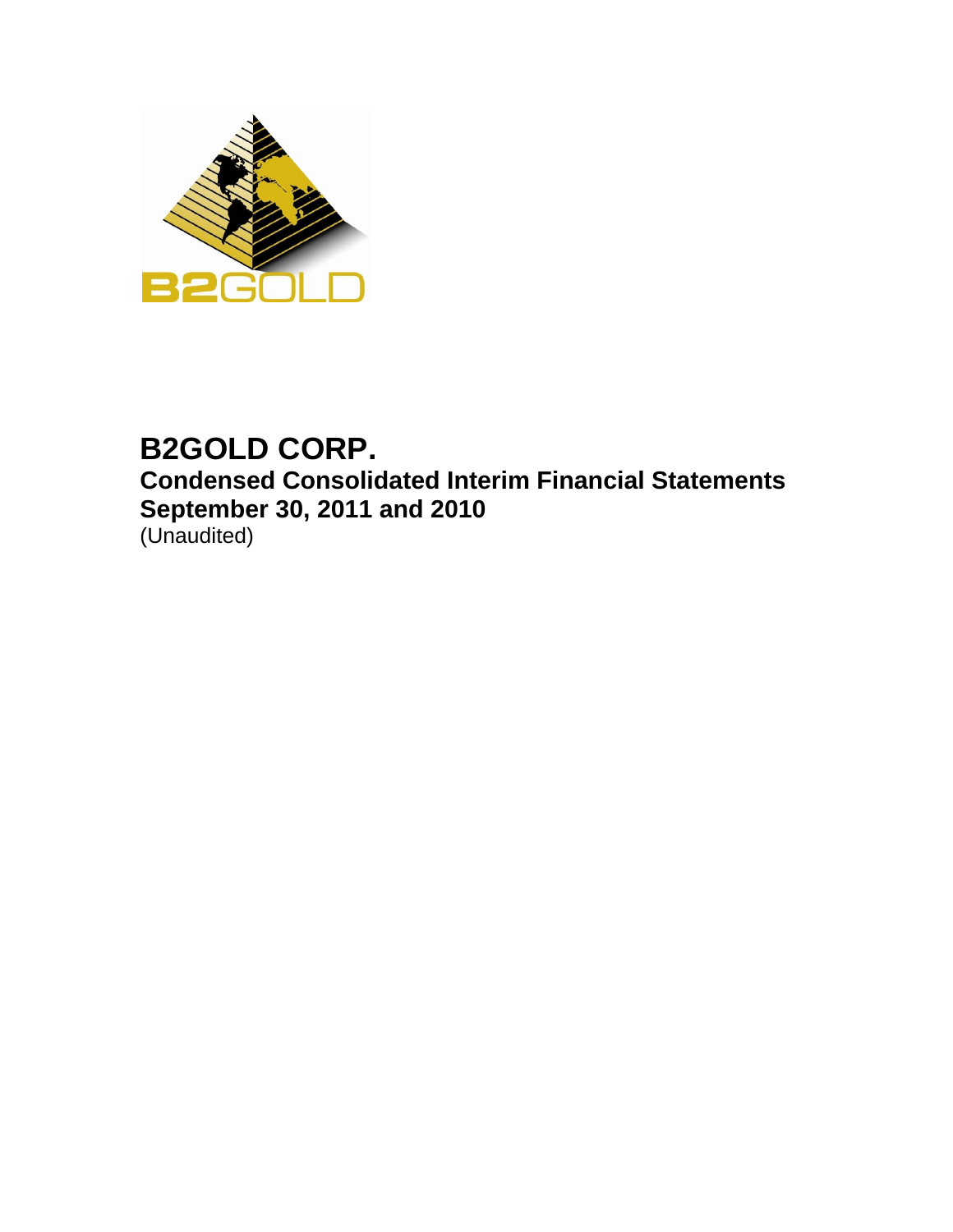## *CONSOLIDATED STATEMENTS OF OPERATIONS AND COMPREHENSIVE INCOME (LOSS)*

(Expressed in thousands of United States dollars, except shares and per share amounts) (Unaudited)

|                                                                                                                                                                                              |          | For the three<br>months<br>ended<br>Sep. 30, 2011 |          | For the three<br>months<br>ended<br>Sep. 30, 2010        |          | For the nine<br>months<br>ended<br>Sep. 30, 2011 |          | For the nine<br>months<br>ended<br>Sep. 30, 2010            |
|----------------------------------------------------------------------------------------------------------------------------------------------------------------------------------------------|----------|---------------------------------------------------|----------|----------------------------------------------------------|----------|--------------------------------------------------|----------|-------------------------------------------------------------|
| Gold revenue                                                                                                                                                                                 | \$       | 50,459                                            | \$       | 40,191                                                   | \$       | 158,458                                          | \$       | 80,508                                                      |
| <b>Cost of sales</b>                                                                                                                                                                         |          |                                                   |          |                                                          |          |                                                  |          |                                                             |
| <b>Production costs</b><br>Depreciation and depletion<br>Royalties and production taxes<br>Other – (Limon Mine underground flood)                                                            |          | (15, 350)<br>(5,720)<br>(3, 126)<br>(692)         |          | (17, 704)<br>(4,244)<br>(1, 947)                         |          | (54,078)<br>(18, 249)<br>(8,746)<br>(692)        |          | (44, 625)<br>(9, 448)<br>(4, 419)                           |
| <b>Total cost of sales</b>                                                                                                                                                                   |          | (24, 888)                                         |          | (23, 895)                                                |          | (81, 765)                                        |          | (58, 492)                                                   |
| <b>Gross profit</b>                                                                                                                                                                          |          | 25,571                                            |          | 16,296                                                   |          | 76,693                                           |          | 22,016                                                      |
| General and administrative<br>Share-based payments (Note 6)<br>Accretion of mine restoration provisions<br>Foreign exchange losses<br>Gain on sale of interest in Kupol EW licenses<br>Other |          | (3,358)<br>(4,013)<br>(332)<br>(2,031)<br>(455)   |          | (3,529)<br>(483)<br>(301)<br>(417)<br>24,062<br>(1, 142) |          | (12,616)<br>(5, 245)<br>(886)<br>(865)<br>216    |          | (10, 441)<br>(1,998)<br>(987)<br>(335)<br>24,062<br>(3,052) |
| <b>Operating income</b>                                                                                                                                                                      |          | 15,382                                            |          | 34,486                                                   |          | 57,297                                           |          | 29,265                                                      |
| Interest and financing costs                                                                                                                                                                 |          | (61)                                              |          | (1,260)                                                  |          | (543)                                            |          | (3, 493)                                                    |
| Loss on derivative instrument ("Share purchase<br>warrants")<br>Other                                                                                                                        |          | (1,680)                                           |          | (3,952)<br>(852)                                         |          | (2, 410)                                         |          | (8, 171)<br>(852)                                           |
| Income before withholding and other taxes                                                                                                                                                    |          | 13,641                                            |          | 28,422                                                   |          | 54,344                                           |          | 16,749                                                      |
| Income and other taxes<br>Deferred income tax expense                                                                                                                                        |          | (1, 393)<br>(3, 212)                              |          | (366)                                                    |          | (3,272)<br>(15,609)                              |          | (1,055)                                                     |
| Net income and comprehensive income for the<br>period                                                                                                                                        | \$       | 9,036                                             | \$       | 28,056                                                   | \$       | 35,463                                           | \$       | 15,694                                                      |
| Earnings per share<br>Basic                                                                                                                                                                  | \$       | 0.03                                              | \$       | 0.09                                                     | \$       | 0.11                                             | \$       | 0.05                                                        |
| Diluted                                                                                                                                                                                      | \$       | 0.03                                              | \$       | 0.09                                                     | \$       | 0.10                                             | \$       | 0.05                                                        |
| Weighted average number of common shares<br>outstanding (in thousands)<br><b>Basic</b><br><b>Diluted</b>                                                                                     | \$<br>\$ | 339,541<br>346,267                                | \$<br>\$ | 307,462<br>324,281                                       | \$<br>\$ | 336,347<br>342,161                               | \$<br>\$ | 300,819<br>314,970                                          |

See accompanying notes to consolidated financial statements.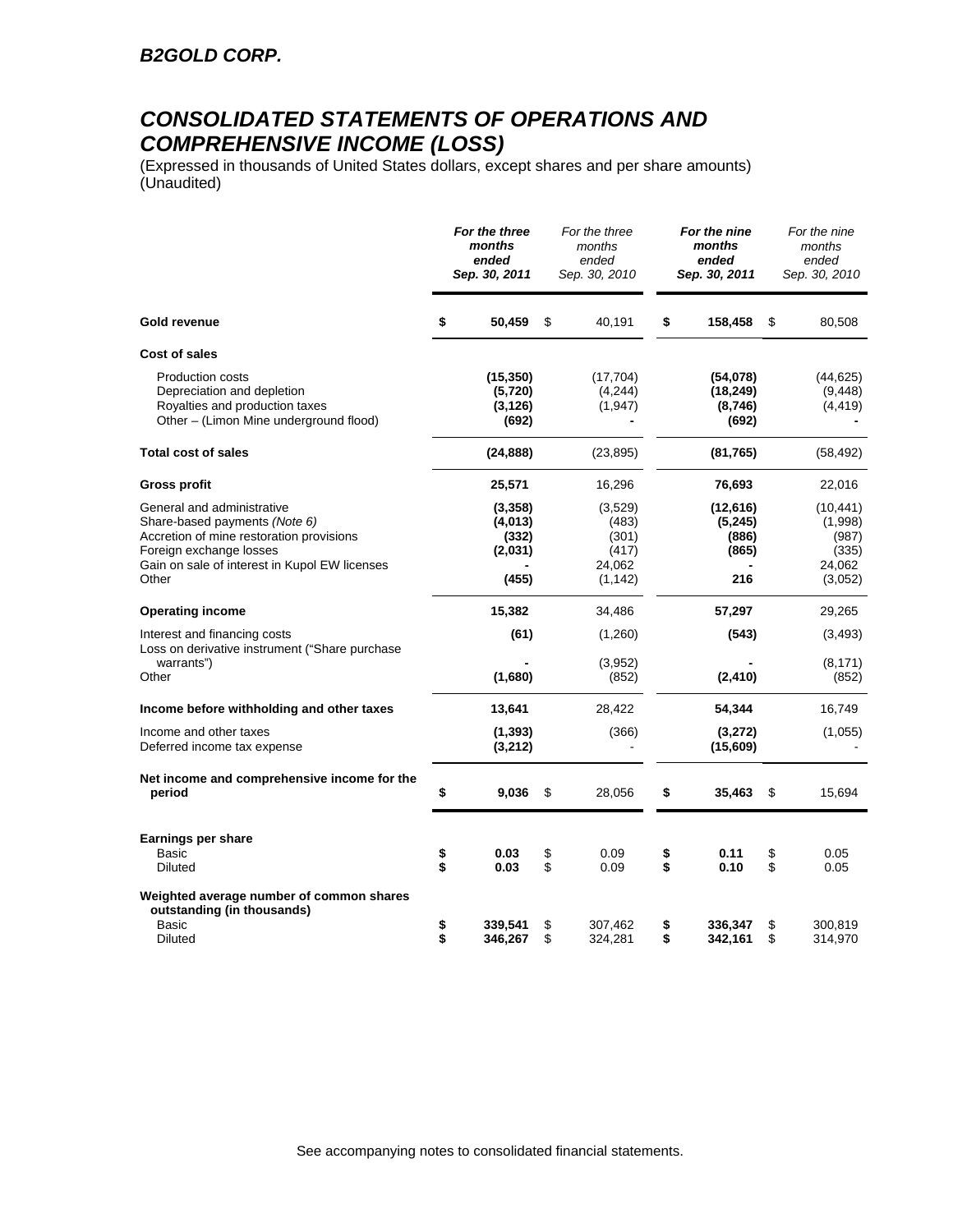# *CONSOLIDATED STATEMENTS OF CASH FLOWS*

(Expressed in thousands of United States dollars) (Unaudited)

|                                                                                                                               | For the three<br>months<br>ended<br>Sep. 30, 2011 | For the three<br>months<br>ended<br>Sep. 30, 2010 | For the nine<br>months<br>ended<br>Sep. 30, 2011 | For the nine<br>months<br>ended<br>Sep. 30, 2010 |
|-------------------------------------------------------------------------------------------------------------------------------|---------------------------------------------------|---------------------------------------------------|--------------------------------------------------|--------------------------------------------------|
| <b>Operating activities</b>                                                                                                   |                                                   |                                                   |                                                  |                                                  |
| Net income for the period<br>Mine restoration provisions settled<br>Non-cash charges (credits)                                | \$<br>9,036<br>(265)                              | \$<br>28,056<br>(258)                             | \$<br>35,463<br>(796)                            | \$<br>15,694<br>(1, 152)                         |
| Depreciation and depletion<br>Deferred income tax expense                                                                     | 5,720<br>3,212                                    | 4,244                                             | 18,249<br>15,609                                 | 9,448                                            |
| Share-based payments<br>Income tax expense on expired warrants                                                                | 4,013<br>(2, 182)                                 | 483                                               | 5,245<br>(2, 182)                                | 1,998                                            |
| Accretion of mine restoration provisions<br>Amortization of deferred financing costs<br>Loss on derivative instrument ("Share | 332                                               | 301<br>1,019                                      | 886<br>358                                       | 987<br>2,569                                     |
| purchase warrants")<br>Gain on sale of interest in Kupol EW                                                                   |                                                   | 3,952                                             |                                                  | 8,171                                            |
| licenses<br>Other                                                                                                             | 105                                               | (24,062)<br>(190)                                 | 737                                              | (24,062)<br>1,137                                |
| Cash provided by operating activities before<br>changes in non-cash working capital                                           | 19,971                                            | 13,545                                            | 73,569                                           | 14,790                                           |
| Changes in non-cash working capital                                                                                           | (2, 345)                                          | 1,314                                             | (5, 248)                                         | 25                                               |
| Cash provided by operating activities after<br>changes in non-cash working capital                                            | 17,626                                            | 14,859                                            | 68,321                                           | 14,815                                           |
| <b>Financing activities</b>                                                                                                   |                                                   |                                                   |                                                  |                                                  |
| Common shares issued for cash (Note 6)<br>Interest & commitment fees                                                          | 2,257<br>(61)                                     | 2,822<br>(317)                                    | 7,242<br>(235)                                   | 34,992<br>(998)                                  |
| Credit Facility, net draw downs                                                                                               |                                                   | (20,000)                                          |                                                  | (13,500)                                         |
| Repayment of related party loans                                                                                              | (21)                                              |                                                   | (21)                                             | (959)                                            |
| Cash provided by (used by) financing activities                                                                               | 2,175                                             | (17, 495)                                         | 6,986                                            | 19,535                                           |
| <b>Investing activities</b>                                                                                                   |                                                   |                                                   |                                                  |                                                  |
| Libertad Mine, development & sustaining capital<br>Libertad Mine, Jabali development                                          | (5, 160)<br>(4, 476)                              | (1,673)                                           | (23, 033)<br>(4, 476)                            | (15, 926)                                        |
| Libertad, exploration<br>Limon Mine, development & sustaining capital                                                         | (3,489)<br>(4,507)                                | (1, 315)                                          | (7, 537)                                         | (3,385)                                          |
| Limon, exploration                                                                                                            | (1,001)                                           | (1,518)<br>(796)                                  | (15, 919)<br>(2,603)                             | (3,863)<br>(2,043)                               |
| Gramalote, exploration and development                                                                                        | (4,079)                                           | (546)                                             | (10, 280)                                        | (1,916)                                          |
| Cebollati, exploration                                                                                                        | (1, 413)                                          | (548)                                             | (3,653)                                          | (548)                                            |
| Radius, exploration<br>Calibre, exploration                                                                                   | (475)<br>(182)                                    | (411)<br>(663)                                    | (1, 914)<br>(879)                                | (1, 543)<br>(2, 303)                             |
| Cash proceeds from sale of interest in Kupol EW<br>licenses                                                                   |                                                   | 33,000                                            |                                                  | 33,000                                           |
| Other                                                                                                                         | (311)                                             | 1,490                                             | (1, 453)                                         | (299)                                            |
| Cash (used by) provided by investing activities                                                                               | (25,093)                                          | 27,020                                            | (71, 747)                                        | 1,174                                            |
| Increase (decrease) in cash and cash equivalents                                                                              | (5,292)                                           | 24,384                                            | 3,560                                            | 35,524                                           |
| Cash and cash equivalents, beginning of period                                                                                | 78,864                                            | 14,064                                            | 70,012                                           | 2,924                                            |
| Cash and cash equivalents, end of period                                                                                      | \$<br>73,572                                      | \$<br>38,448                                      | \$<br>73,572                                     | \$<br>38,448                                     |
| Supplementary cash flow information (Note 7)                                                                                  |                                                   |                                                   |                                                  |                                                  |

See accompanying notes to consolidated financial statements.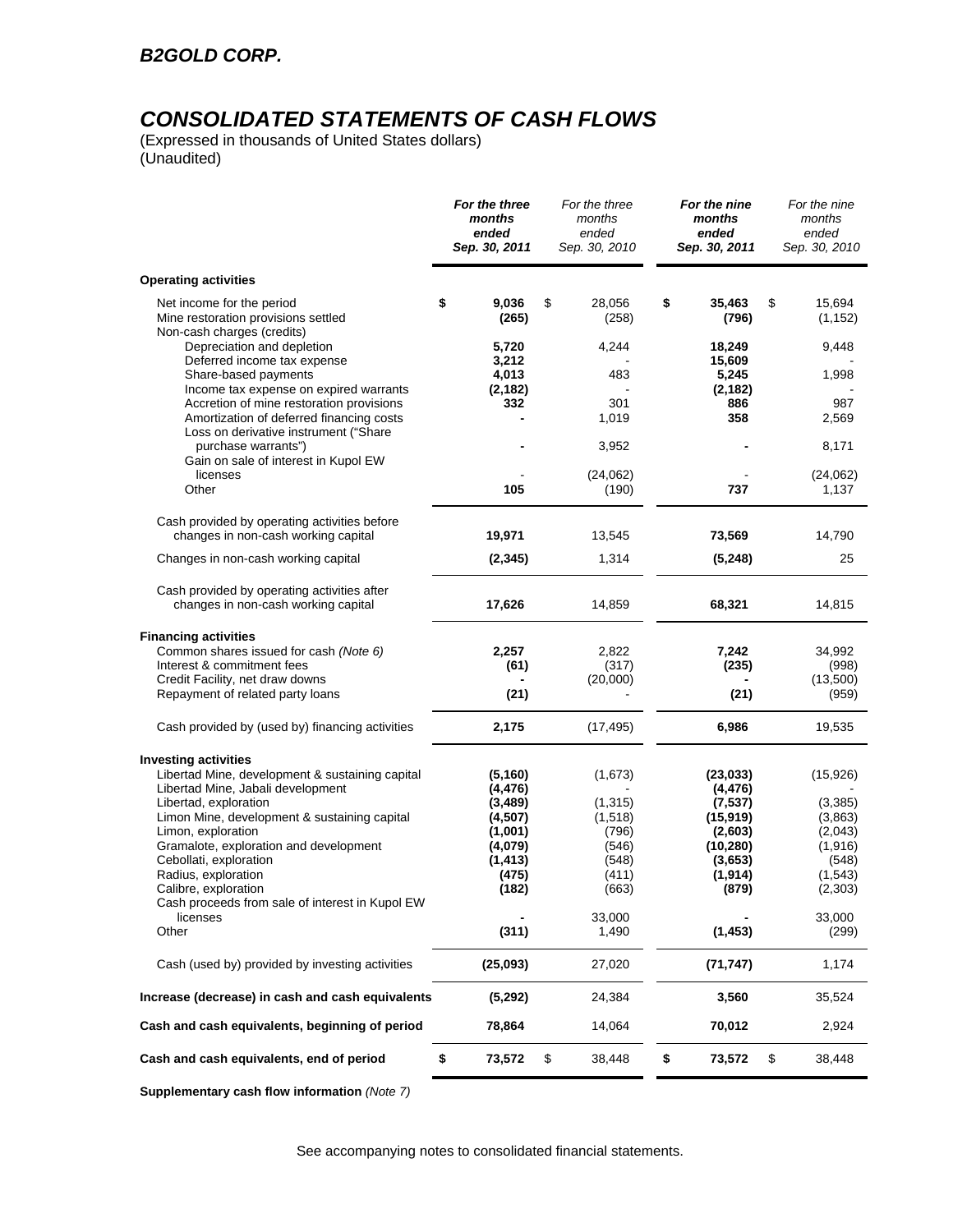## *CONSOLIDATED BALANCE SHEETS*

(Expressed in thousands of United States dollars) (Unaudited)

|                                                                                                                                                                                          |                                                                |          | As at<br>September 30,<br>2011            | As at<br>December 31,<br>2010                   |
|------------------------------------------------------------------------------------------------------------------------------------------------------------------------------------------|----------------------------------------------------------------|----------|-------------------------------------------|-------------------------------------------------|
|                                                                                                                                                                                          | <b>Assets</b>                                                  |          |                                           |                                                 |
| <b>Current</b>                                                                                                                                                                           |                                                                |          |                                           |                                                 |
| Cash and cash equivalents<br>Accounts receivable and prepaids<br>Value-added and other tax receivables<br>Inventories (Note 3)<br>Marketable securities (carried at quoted market value) |                                                                |          | \$<br>73,572<br>8,121<br>10,193<br>25,135 | \$<br>70,012<br>5,605<br>5,525<br>19,438<br>483 |
|                                                                                                                                                                                          |                                                                |          | 117,021                                   | 101,063                                         |
| Mining interests (Note 4 and Note 12 - Schedules)                                                                                                                                        |                                                                |          | 285,618                                   | 232,535                                         |
| Other assets                                                                                                                                                                             |                                                                |          | 927                                       | 1,056                                           |
|                                                                                                                                                                                          |                                                                |          | \$<br>403,566                             | \$<br>334,654                                   |
|                                                                                                                                                                                          | Liabilities                                                    |          |                                           |                                                 |
| <b>Current</b>                                                                                                                                                                           |                                                                |          |                                           |                                                 |
| Accounts payable and accrued liabilities<br>Current portion of mine restoration provisions<br>Related party loans                                                                        |                                                                |          | \$<br>21,934<br>1,383<br>81               | \$<br>15,003<br>1,389<br>102                    |
|                                                                                                                                                                                          |                                                                |          | 23,398                                    | 16,494                                          |
| Mine restoration provisions                                                                                                                                                              |                                                                |          | 17,916                                    | 18,714                                          |
| Deferred income taxes                                                                                                                                                                    |                                                                |          | 22,148                                    | 6,539                                           |
| <b>Other liabilities</b>                                                                                                                                                                 |                                                                |          | 3,619                                     | 2,776                                           |
|                                                                                                                                                                                          |                                                                |          | 67,081                                    | 44,523                                          |
|                                                                                                                                                                                          | <b>Equity</b>                                                  |          |                                           |                                                 |
| Shareholders' equity<br>Share capital (Note 6)                                                                                                                                           |                                                                |          |                                           |                                                 |
|                                                                                                                                                                                          | Issued: 344,654,241 common shares (Dec 31, 2010 - 337,570,170) |          | 326,620                                   | 312,829                                         |
| Contributed surplus (Note 6)                                                                                                                                                             |                                                                |          | 17,071                                    | 19,971                                          |
| Accumulated deficit                                                                                                                                                                      |                                                                |          | (7, 206)                                  | (42, 669)                                       |
|                                                                                                                                                                                          |                                                                |          | 336,485                                   | 290,131                                         |
|                                                                                                                                                                                          |                                                                |          | \$<br>403,566                             | \$<br>334,654                                   |
| Subsequent event (Note 11)                                                                                                                                                               |                                                                |          |                                           |                                                 |
| <b>Approved by the Board</b>                                                                                                                                                             | "Clive T. Johnson"                                             | Director | "Robert J. Gayton"                        | Director                                        |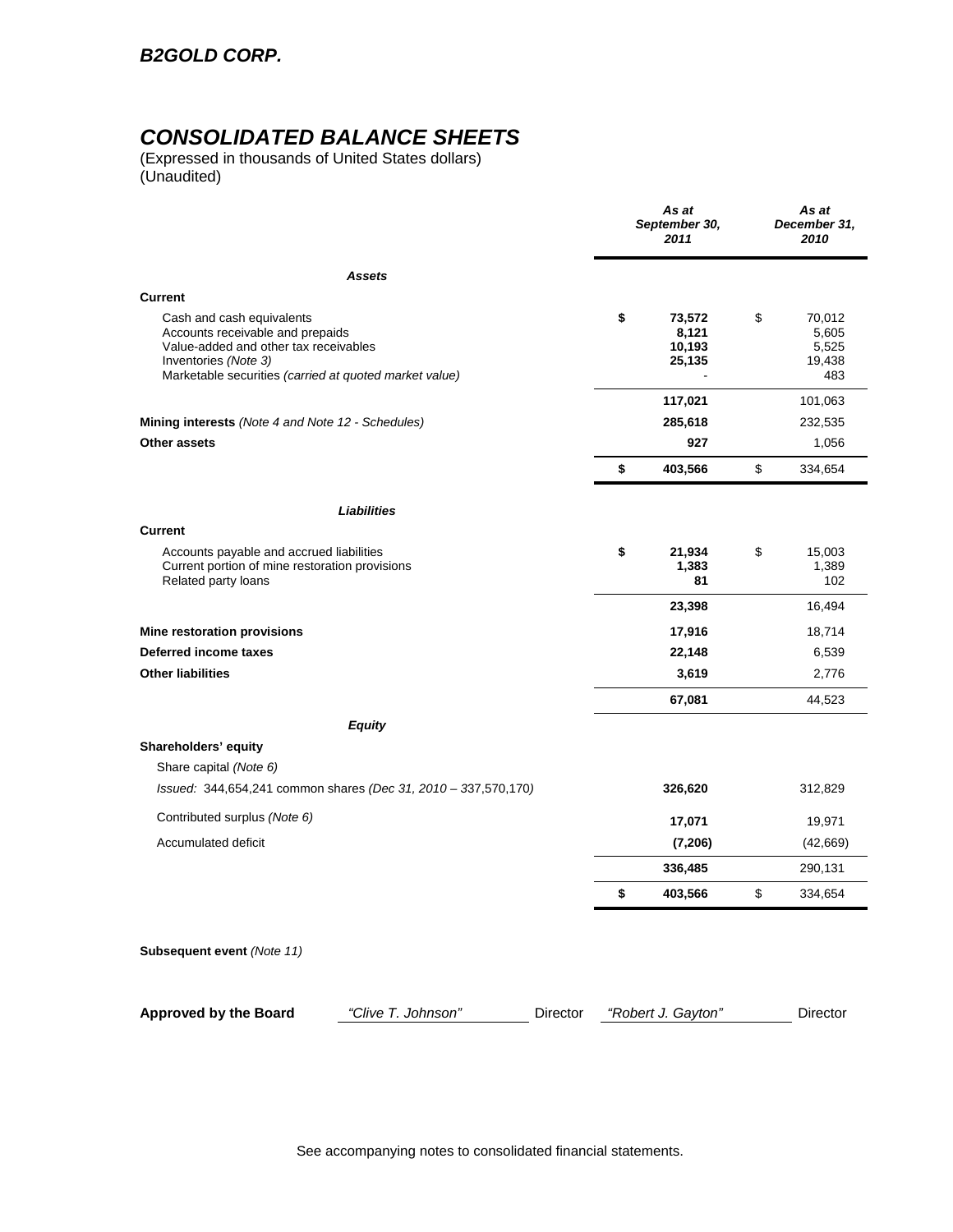# *CONSOLIDATED STATEMENTS OF CHANGES IN EQUITY*

(Expressed in thousands of United States dollars) (Unaudited)

|                                                                      | 2011 |                         |    |                               |    |                               |    |                        |
|----------------------------------------------------------------------|------|-------------------------|----|-------------------------------|----|-------------------------------|----|------------------------|
|                                                                      |      | <b>Share</b><br>capital |    | <b>Contributed</b><br>surplus |    | <b>Accumulated</b><br>deficit |    | <b>Total</b><br>equity |
| Balance at January 1, 2011                                           | \$   | 312,829                 | \$ | 19,971                        | \$ | (42, 669)                     | \$ | 290,131                |
| Total comprehensive income for the period<br>Shares issued for cash: |      |                         |    |                               |    | 35,463                        |    | 35,463                 |
| Exercise of stock options                                            |      | 5,207                   |    |                               |    |                               |    | 5,207                  |
| Exercise of warrants                                                 |      | 2,014                   |    |                               |    |                               |    | 2,014                  |
| Incentive Plan – shares issued from trust                            |      | 21                      |    |                               |    |                               |    | 21                     |
| Shares issued for finder's fee                                       |      | 150                     |    |                               |    |                               |    | 150                    |
| Share-based payments - expensed                                      |      |                         |    | 5,245                         |    |                               |    | 5,245                  |
| Share-based payments – capitalized to mining                         |      |                         |    |                               |    |                               |    |                        |
| interests                                                            |      |                         |    | 436                           |    |                               |    | 436                    |
| Income tax on expired warrants                                       |      |                         |    | (2, 182)                      |    |                               |    | (2, 182)               |
| Transfer to share capital the fair value                             |      |                         |    |                               |    |                               |    |                        |
| assigned to stock options & warrants from<br>contributed surplus     |      | 6,399                   |    | (6, 399)                      |    |                               |    |                        |
| Balance at September 30, 2011                                        | \$   | 326,620                 | \$ | 17,071                        | \$ | (7,206)                       | \$ | 336,485                |

|                                                                                                              | 2010 |                         |    |                               |    |                               |    |                        |
|--------------------------------------------------------------------------------------------------------------|------|-------------------------|----|-------------------------------|----|-------------------------------|----|------------------------|
|                                                                                                              |      | <b>Share</b><br>capital |    | <b>Contributed</b><br>surplus |    | <b>Accumulated</b><br>deficit |    | <b>Total</b><br>equity |
| Balance at January 1, 2010                                                                                   | \$   | 233,842                 | \$ | 23,212                        | \$ | (62,700)                      | \$ | 194,354                |
| Total comprehensive loss for the period<br>Shares issued for cash:                                           |      |                         |    |                               |    | 15,694                        |    | 15,694                 |
| Equity financing                                                                                             |      | 29,157                  |    |                               |    |                               |    | 29,157                 |
| Exercise of stock options                                                                                    |      | 2,603                   |    |                               |    |                               |    | 2,603                  |
| <b>Exercise of warrants</b>                                                                                  |      | 3,232                   |    |                               |    |                               |    | 3,232                  |
| Share-based payments - expensed<br>Share-based payments – capitalized to mining                              |      |                         |    | 1,998                         |    |                               |    | 1,998                  |
| interests<br>Transfer to share capital the fair value assigned to                                            |      |                         |    | 283                           |    |                               |    | 283                    |
| share purchase warrants exercised from<br>derivative liability                                               |      | 2,426                   |    |                               |    |                               |    | 2,426                  |
| Transfer to share capital the fair value<br>assigned to stock options & warrants<br>from contributed surplus |      | 1,210                   |    | (1,210)                       |    |                               |    |                        |
|                                                                                                              |      |                         |    |                               |    |                               |    |                        |
| Balance at September 30, 2010                                                                                | \$   | 272,470                 | \$ | 24,283                        | \$ | (47,006)                      | \$ | 249,747                |

See accompanying notes to consolidated financial statements.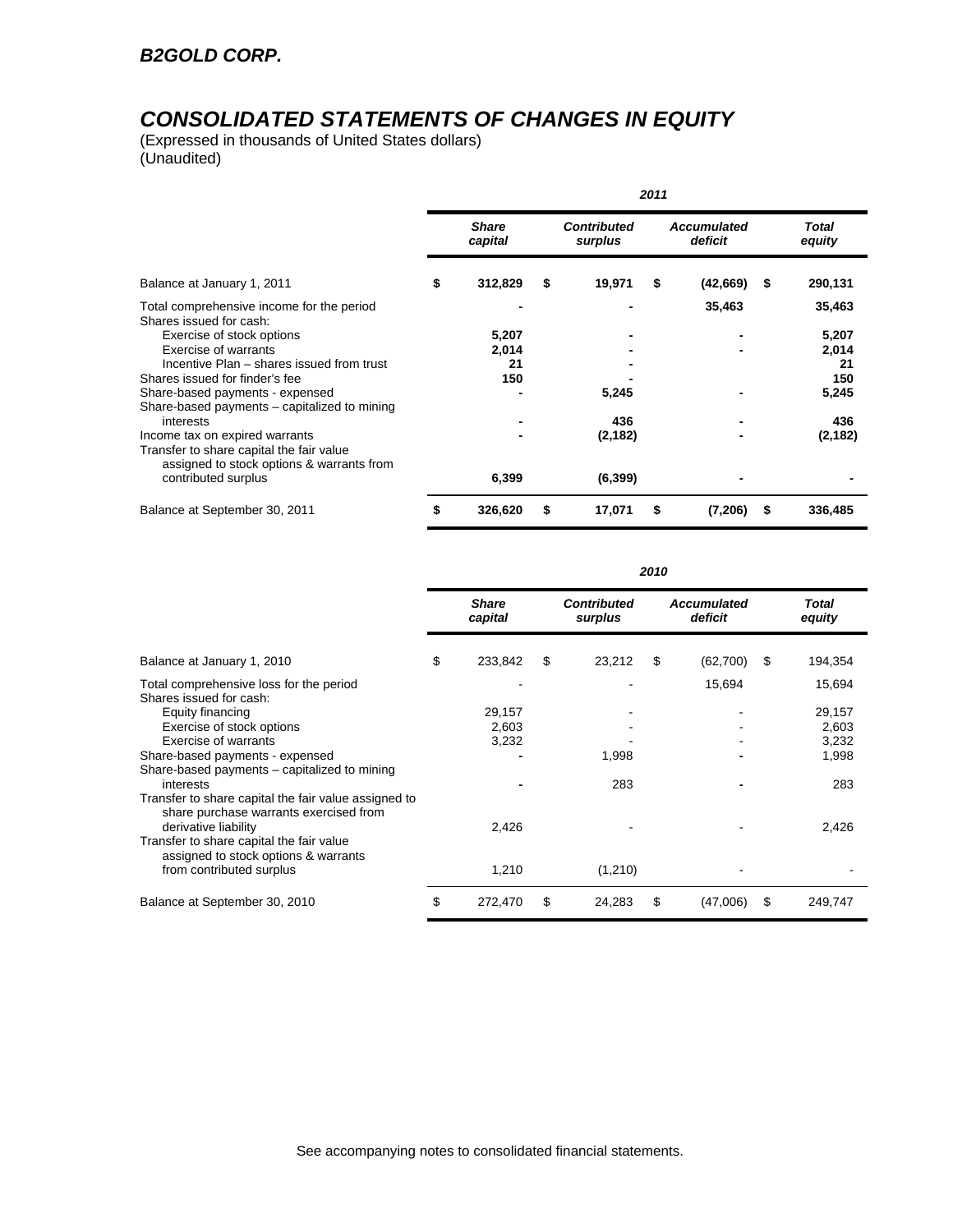### *September 30, 2011*

(All tabular amounts are in thousands of United States dollars unless otherwise stated) (Unaudited)

### *1 Nature of operations*

B2Gold Corp. ("B2Gold" or the "Company") is a Vancouver-based gold producer with mining operations in Nicaragua and a portfolio of development and exploration assets in Colombia, Nicaragua and Uruguay. The Company operates the Libertad Mine and Limon Mine in Nicaragua. The Company owns or has a material interest in the Gramalote and Mocoa properties in Colombia and the Bellavista property in Costa Rica.

B2Gold is a public company listed on the Toronto Stock Exchange and the OTCQX. B2Gold's head office is located at Suite 3100, Three Bentall Centre, 595 Burrard Street, Vancouver, British Columbia, V7X 1J1.

### *2 Basis of preparation and first-time adoption of International Financial Reporting Standards*

B2Gold's unaudited condensed consolidated interim financial statements ("interim financial statements") have been prepared in accordance with Canadian generally accepted accounting principles as set out in the Handbook of the Canadian Institute of Chartered Accountants ("CICA Handbook"). In 2010, the CICA Handbook was revised to incorporate International Financial Reporting Standards ("IFRS"), and requires publicly accountable enterprises to apply such standards effective for years beginning on or after January 1, 2011. Accordingly, the Company commenced reporting on this basis in its 2011 interim financial statements. In these interim financial statements, the term "Canadian GAAP" refers to Canadian GAAP before the adoption of IFRS.

These interim financial statements have been prepared in accordance with IFRS applicable to the preparation of interim financial statements, including IAS 34, Interim Financial Reporting, and IFRS 1, Firsttime Adoption of International Financial Reporting Standards. The accounting policies followed in these interim financial statements are the same as those applied in the Company's financial statements for the period ended March 31, 2011. The full disclosure of the Company's transition to IFRS is included in the Company's interim financial statements for the three months ended March 31, 2011. The Company has consistently applied the same accounting policies throughout all periods presented, as if these policies had always been in effect. Note 10 discloses the impact of the transition to IFRS on the Company's reported equity as at September 30, 2010 and comprehensive income for the three and nine months ended September 30, 2010, including the nature and effect of significant changes in accounting policies from those used in the Company's annual consolidated financial statements for the year ended December 31, 2010.

The accounting policies applied in these interim financial statements are based on IFRS effective for the year ended December 31, 2011, as issued and outstanding as of November 9, 2011, the date the Board of Directors approved the statements. Any subsequent changes to IFRS that are given effect in the Company's annual financial statements for the year ending December 31, 2011 could result in restatement of these interim financial statements, including transition adjustments recognized on change-over to IFRS.

These interim financial statements should be read in conjunction with the Company's Canadian GAAP annual consolidated financial statements for the year ended December 31, 2010, and the Company's interim financial statements for the quarters ended March 31, 2011 and June 30, 2011 prepared in accordance with IFRS applicable to interim financial statements.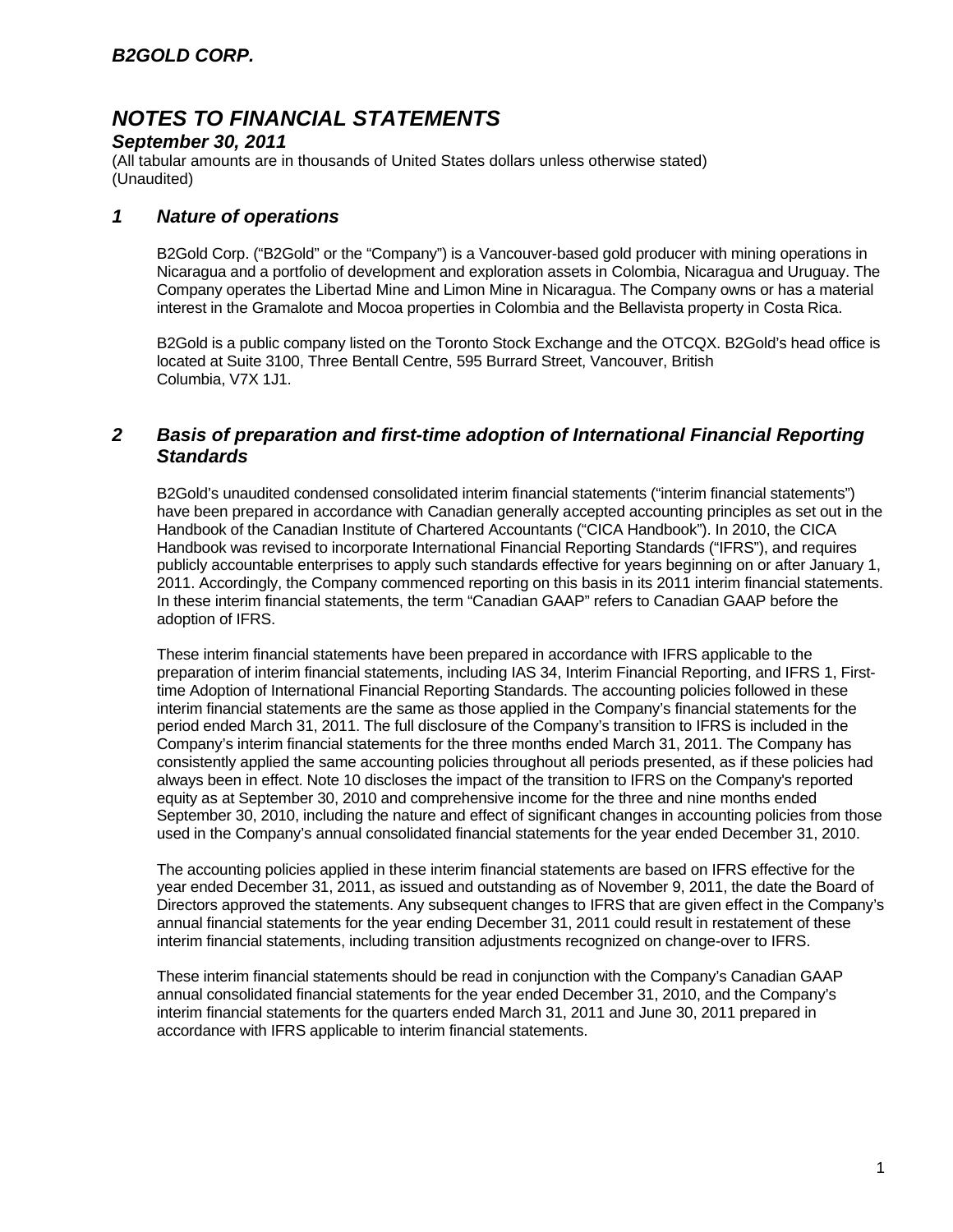### *B2GOLD CORP.*

# *NOTES TO FINANCIAL STATEMENTS*

#### *September 30, 2011*

(All tabular amounts are in thousands of United States dollars unless otherwise stated) (Unaudited)

### *3 Inventories*

|                                                                                                       | As at<br>September 30,<br>2011<br>\$ | As at<br>December 31,<br>2010<br>\$ |
|-------------------------------------------------------------------------------------------------------|--------------------------------------|-------------------------------------|
| Gold and silver bullion<br>In-process inventory<br>Ore stock-pile inventory<br>Materials and supplies | 7,125<br>3,700<br>166<br>14,144      | 5,785<br>2,696<br>124<br>10,833     |
|                                                                                                       | 25,135                               | 19,438                              |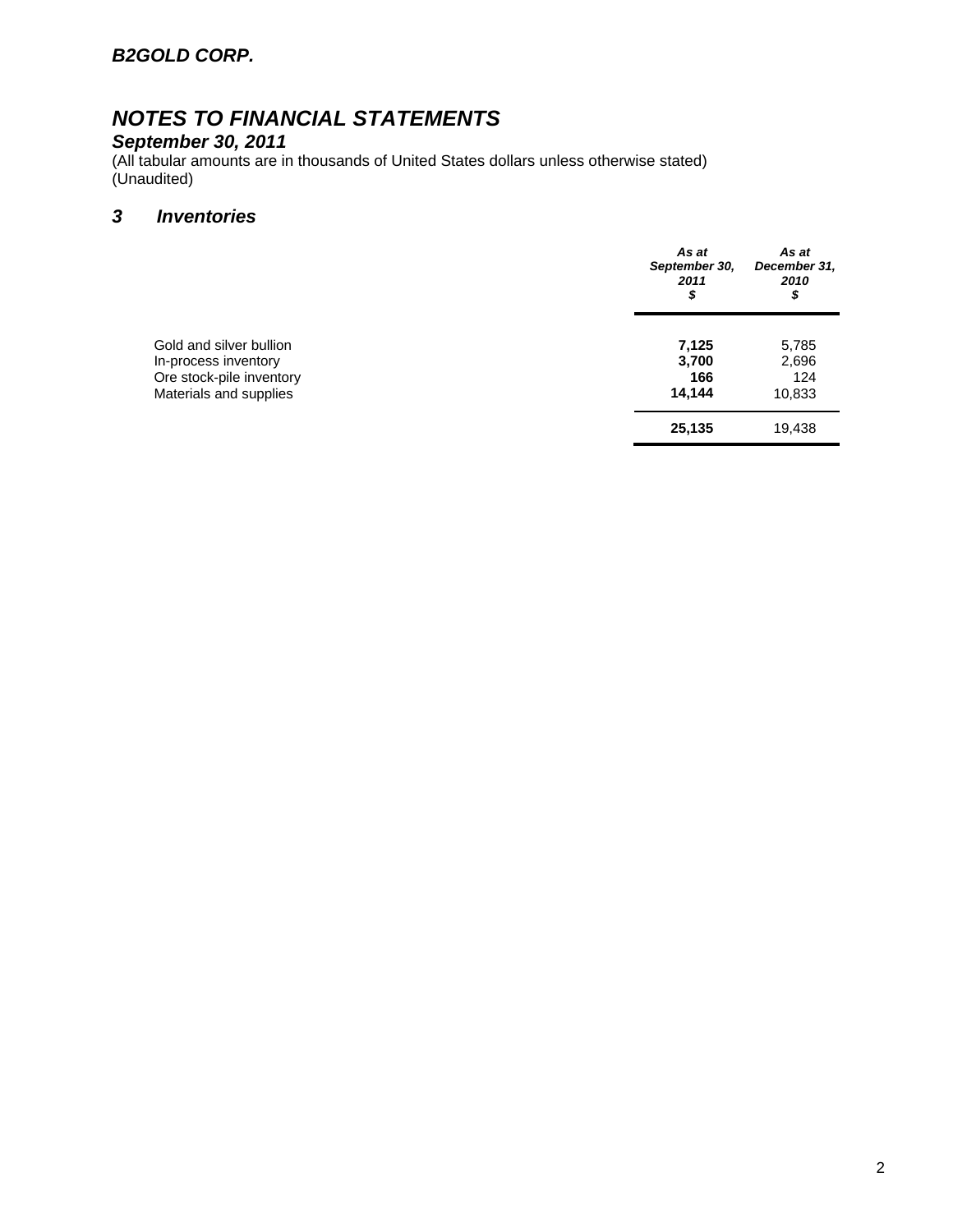### *B2GOLD CORP.*

# *NOTES TO FINANCIAL STATEMENTS*

#### *September 30, 2011*

(All tabular amounts are in thousands of United States dollars unless otherwise stated) (Unaudited)

### *4 Mining interests*

|                                                                                                                    | As at<br>September 30,<br>2011<br>\$ | As at<br>December 31,<br>2010<br>\$ |
|--------------------------------------------------------------------------------------------------------------------|--------------------------------------|-------------------------------------|
| Property, plant & equipment (including mine development &<br>deferred stripping costs)<br>Libertad Mine, Nicaragua |                                      |                                     |
| Cost<br>Accumulated depreciation and depletion                                                                     | 151,747<br>(23,066)                  | 122,327<br>(9,657)                  |
|                                                                                                                    | 128,681                              | 112,670                             |
| Limon Mine, Nicaragua                                                                                              |                                      |                                     |
| Cost<br>Accumulated depreciation and depletion                                                                     | 59,847<br>(14, 559)                  | 41,657<br>(9,207)                   |
|                                                                                                                    | 45,288                               | 32,450                              |
| Mineral properties "exploration & evaluation expenditures"<br>(including acquisition costs)                        |                                      |                                     |
| Mocoa, Colombia                                                                                                    | 23,584                               | 23,359                              |
| Libertad (Jabali), Nicaragua                                                                                       | 7,767                                | 2,485                               |
| Cebollati, Uruguay                                                                                                 | 5,046<br>3,672                       | 1,070<br>1,758                      |
| Radius, Nicaragua<br>Calibre, Nicaragua                                                                            | 1,118                                | 238                                 |
|                                                                                                                    | 41,187                               | 28,910                              |
| Corporate & other<br>Bellavista, Costa Rica                                                                        | 3,261                                | 2,841                               |
| Office, furniture and equipment, net                                                                               | 983                                  | 16                                  |
|                                                                                                                    | 4,244                                | 2,857                               |
|                                                                                                                    | 219,400                              | 176,887                             |
| Investments (incorporated joint ventures)<br>accounted for using the equity method                                 |                                      |                                     |
| Gramalote, Colombia                                                                                                | 65,017                               | 54,648                              |
| Quebradona, Colombia                                                                                               | 1,201                                | 1,000                               |
|                                                                                                                    | 66,218                               | 55,648                              |
|                                                                                                                    | 285,618                              | 232,535                             |

#### *Libertad Mine*

The Libertad Mine achieved commercial production on February 1, 2010. Ore processing at the Libertad Mine began on December 15, 2009 with the first doré bar produced on January 5, 2010. Prior to commercial production on February 1, 2010, net revenues and expenses derived from Libertad mining activities (including \$0.7 million of gold sales revenue in January 2010) were included in mine development costs.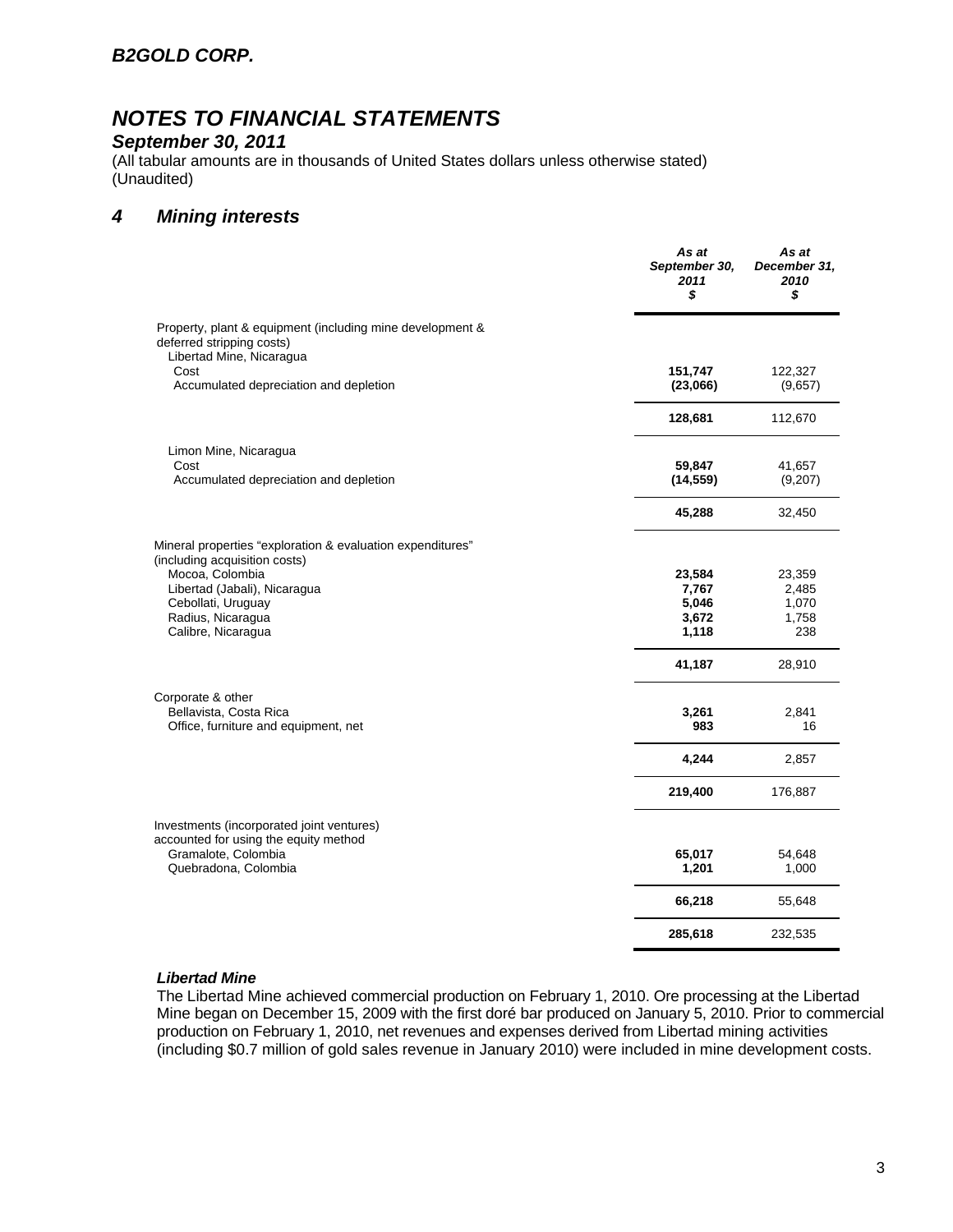### *September 30, 2011*

(All tabular amounts are in thousands of United States dollars unless otherwise stated) (Unaudited)

### *5 Credit Facility*

The Company entered into an agreement relating to a \$20 million secured revolving credit facility (the "Credit Facility") with Macquarie Bank Limited ("Macquarie") on November 6, 2009. The term of the Credit Facility is for two years with a maturity date of December 31, 2011 and an interest rate of LIBOR plus 5.5%. Under the Credit Facility, the Company granted a general security agreement over its assets and the shares and assets of certain of the Company's material subsidiaries, and certain of the Company's material subsidiaries guaranteed the obligations of the Company relating to the Credit Facility. On February 12, 2010, the Company entered into an amending agreement relating to the Credit Facility pursuant to which the Credit Facility was increased to \$25 million.

As at December 31, 2009, the Company had drawn down a total of \$13.5 million under the Credit Facility and an additional \$7.5 million in the first and second quarters of 2010. In the third quarter of 2010, the balance owing under the Credit Facility was fully repaid (\$1 million on May 21, 2010 and \$20 million on August 30, 2010). Accordingly, \$25 million remains available for draw down as at September 30, 2011.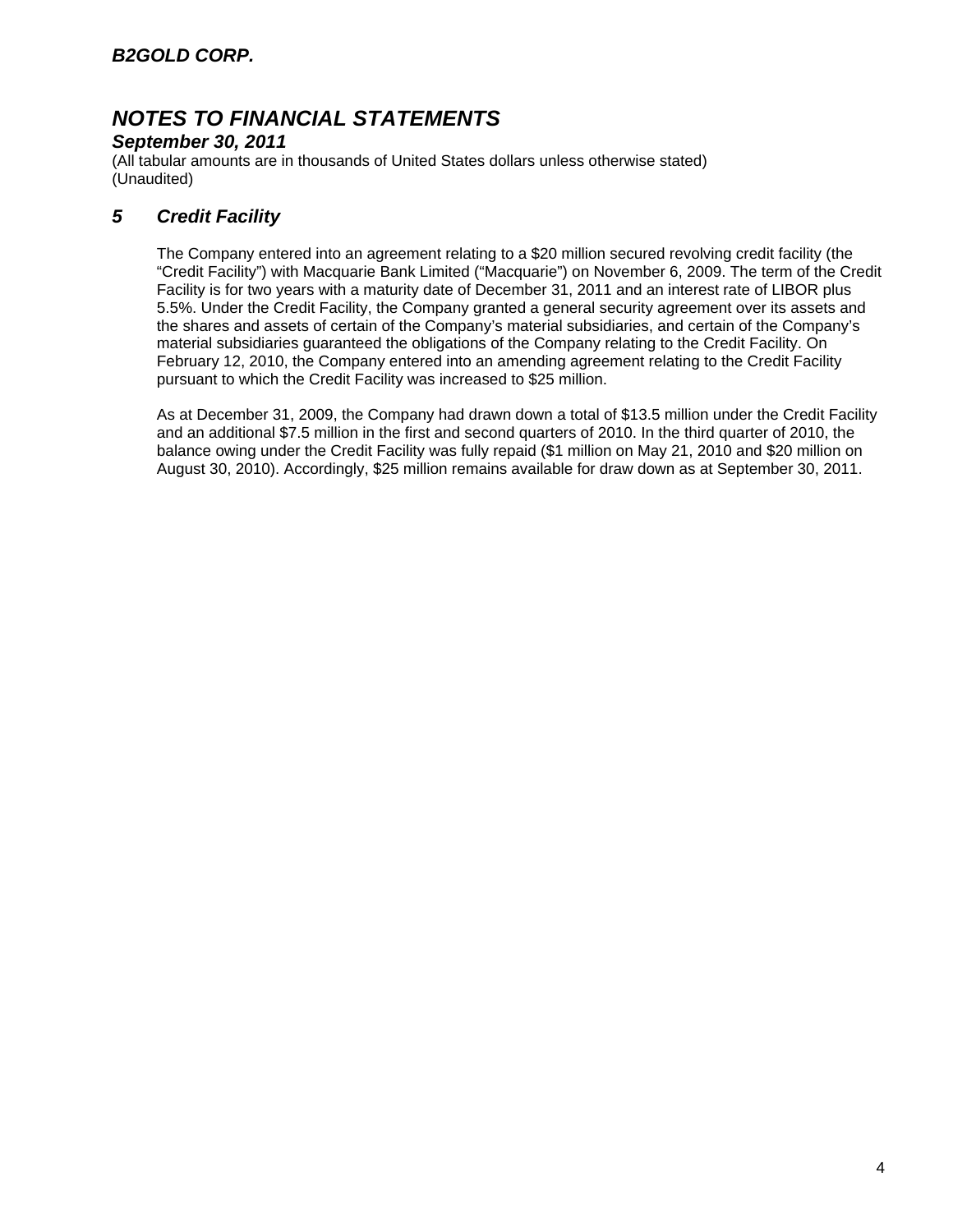### *September 30, 2011*

(All tabular amounts are in thousands of United States dollars unless otherwise stated) (Unaudited)

### *6 Capital stock*

The Company's authorized share capital consists of an unlimited number of common shares and an unlimited number of preferred shares. At September 30, 2011, the Company had 344,654,241 common shares outstanding, including 3,955,000 common shares being held in trust under the Company's Incentive Plan (described below). No preferred shares were outstanding.

|                                                                                                                                                                    | For the nine months<br>ended<br>September 30, 2011 |                      | For the year<br>ended<br>December 31, 2010 |                 |
|--------------------------------------------------------------------------------------------------------------------------------------------------------------------|----------------------------------------------------|----------------------|--------------------------------------------|-----------------|
|                                                                                                                                                                    | <b>Shares</b><br>(1000's)                          | Amount<br>\$         | <b>Shares</b><br>(1000's)                  | Amount<br>\$    |
| Balance, beginning of period                                                                                                                                       | 337,570                                            | 312,829              | 282,531                                    | 233,842         |
| Issued during the period:<br>For cash, on exercise of stock options<br>For cash, on exercise of warrants<br>For cash, Incentive Plan (see below)                   | 5,047<br>2,000                                     | 5,207<br>2,014<br>21 | 4,388<br>25,027                            | 3,730<br>24,229 |
| For cash, net of costs<br>For finder's fee<br>Transfer to share capital the fair value<br>assigned to share purchase warrants                                      | 37                                                 | 150                  | 25,624                                     | 29,157          |
| exercised from derivative liability<br>Transfer to share capital the fair value<br>assigned to stock options/share purchase<br>warrants exercised from contributed |                                                    |                      |                                            | 16,260          |
| surplus                                                                                                                                                            |                                                    | 6,399                |                                            | 5,611           |
|                                                                                                                                                                    | 7,084                                              | 13,791               | 55,039                                     | 78,987          |
| Balance, end of period                                                                                                                                             | 344,654                                            | 326,620              | 337,570                                    | 312,829         |

On February 18, 2010, the Company completed a bought deal equity financing and issued 25,624,111 common shares, including 3,342,276 common shares issued on exercise of the over-allotment option, at Cdn.\$1.25 per share, for gross proceeds of approximately Cdn.\$32 million. As part of the offering, AngloGold Ashanti Limited ("AngloGold") exercised its pre-emptive right granted by the Company to maintain its percentage of holdings of approximately 10% of the common shares of the Company by acquiring 2,624,111 common shares. The Company paid the underwriters a commission equal to 5% of the gross proceeds of the offering upon closing, excluding the common shares purchased by AngloGold for which no commission was payable, for an aggregate commission of Cdn.\$1.44 million.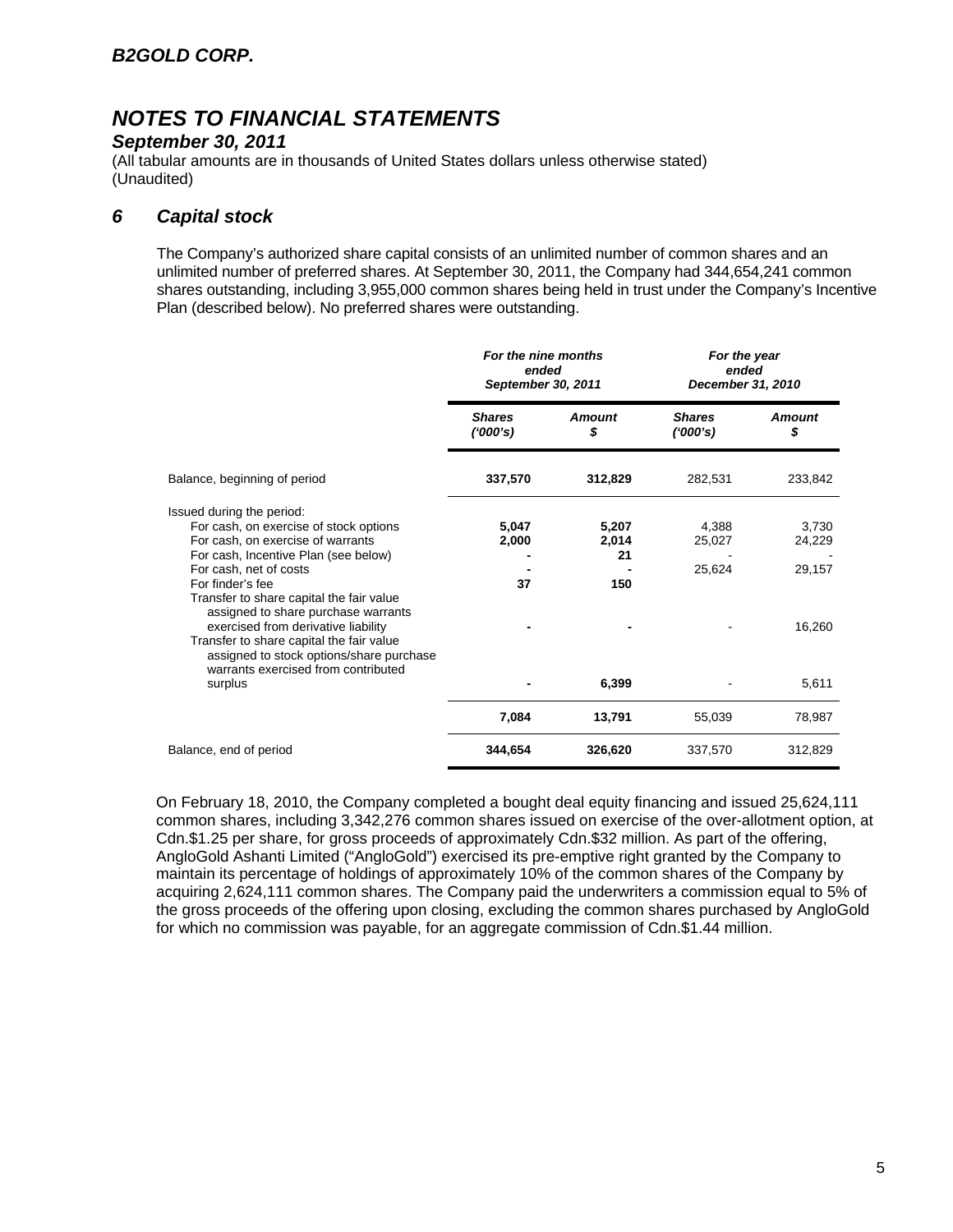### *September 30, 2011*

(All tabular amounts are in thousands of United States dollars unless otherwise stated) (Unaudited)

#### *Incentive Plan*

On June 29, 2007, the Company established the B2Gold Incentive Plan (the "Incentive Plan") for the benefit of directors, officers, employees and service providers of the Company and issued to the trustees of the Incentive Plan options to acquire 4,955,000 common shares. On October 12, 2007, following the exercise of these options, an aggregate of 4,955,000 common shares were issued to and paid for by the trustees of the Incentive Plan. These shares were held in trust by the trustees pursuant to the terms of the Incentive Plan. The Company is required under IFRS to consolidate the trust. The Company recognizes a share-based compensation expense with respect to these incentive shares, when these shares are granted to the ultimate beneficiaries by the trust. The proceeds received from the trustees have been classified as related party loans on the Consolidated Balance Sheet.

 On July 5, 2011, 1,000,000 common shares were awarded from the trust under the Incentive Plan to a senior employee of the Company. In connection with the award, the Company recorded a share-based compensation expense of \$3.4 million (the market value of the shares on the date of the award). At September 30, 2011, 3,955,000 common shares remain held in the Company's Incentive Plan trust.

At the time the Incentive Plan was established, it was assumed that allocations from the Plan would occur outside the Company. The Company was controlled by individuals, who reort the shares in the Plan on their Insiders Reports, and there is no requirment to consult the Company regrarding distributions. It was also assumed, therefore that any distribution would not be recorded by the Company. Furthermore, since these shares were issued from treasury in 2007 and held by the trust this transaction has not resulted in any changes to the overall outstanding shares of the Company.

#### *Stock options*

During the nine months ended September 30, 2011, approximately 2.6 million stock options were granted to employees with exercise prices ranging from Cdn.\$2.31 per share to Cdn.\$3.19 per share. These stock options have a term of five years. One-third of these options will vest every year over a three-year period. The estimated fair value of these options totalling approximately \$3.8 million is being recognized over the vesting period. The fair value was calculated using the Black-Scholes option pricing model based on a risk-free annual interest rate of approximately 1.90%, an expected life of 3.5 years, an expected volatility ranging from 68% to 72%, and a dividend yield rate of nil.

Option pricing models require the input of highly subjective assumptions regarding the expected volatility. Changes in assumptions can materially affect the fair value estimate, and therefore, the existing models do not necessarily provide a reliable measure of the fair value of the Company's stock options at date of grant.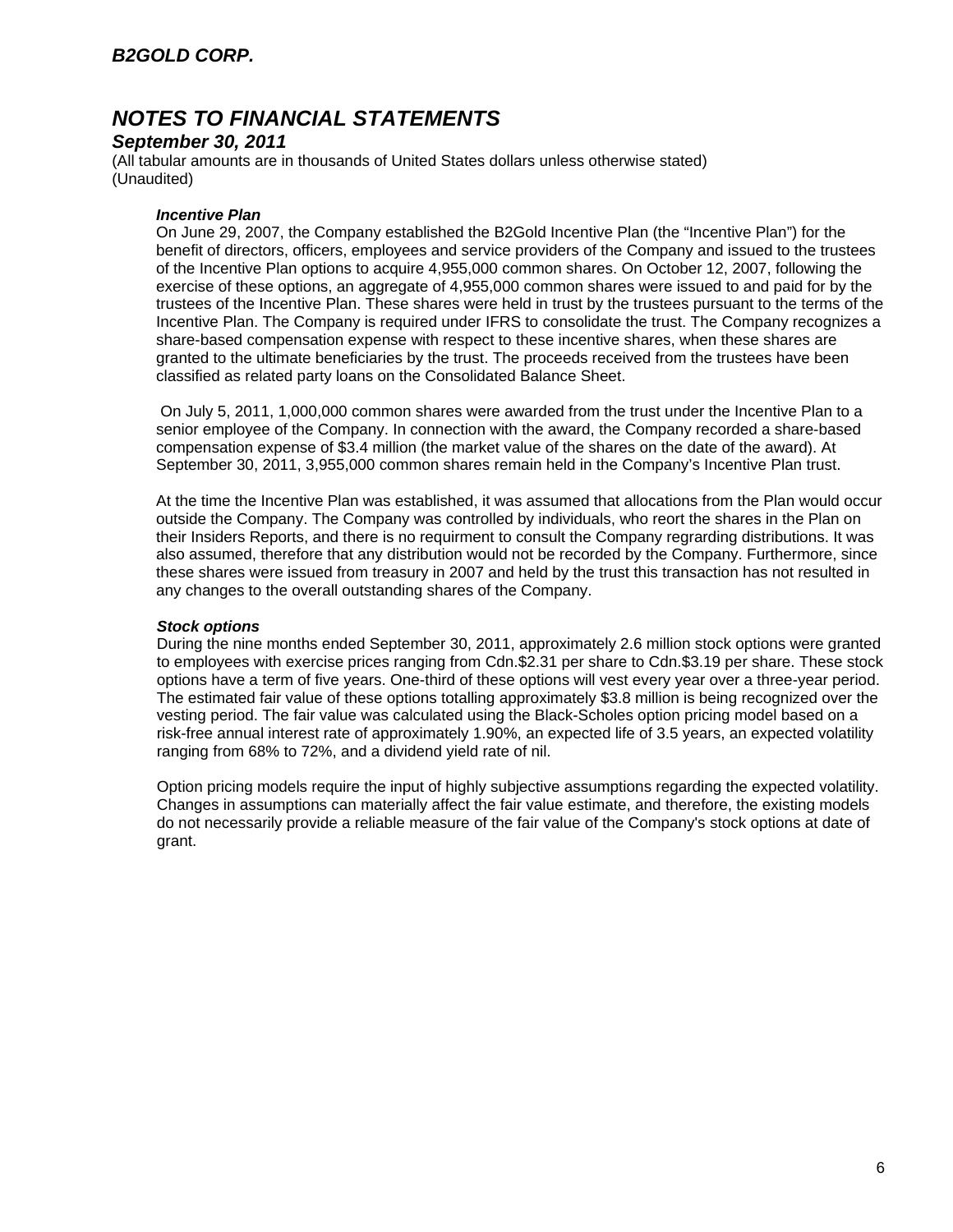### *B2GOLD CORP.*

# *NOTES TO FINANCIAL STATEMENTS*

#### *September 30, 2011*

(All tabular amounts are in thousands of United States dollars unless otherwise stated) (Unaudited)

A summary of changes to stock options outstanding:

|                                   | <b>Number of</b><br>outstanding<br>options<br>('000's) | <b>Weighted-</b><br>average<br>exercise price<br>$(in$ $Cdn.S)$ |
|-----------------------------------|--------------------------------------------------------|-----------------------------------------------------------------|
| Outstanding at December 31, 2009  | 22,220                                                 | 1.38                                                            |
| Granted                           | 3.795                                                  | 2.01                                                            |
| Exercised                         | (4,388)                                                | 0.87                                                            |
| Forfeited or expired              | (5,998)                                                | 2.22                                                            |
| Outstanding at December 31, 2010  | 15,629                                                 | 1.35                                                            |
| Granted                           | 2,598                                                  | 2.84                                                            |
| Exercised                         | (5,047)                                                | 1.01                                                            |
| Forfeited or expired              | (772)                                                  | 3.60                                                            |
| Outstanding at September 30, 2011 | 12,408                                                 | 1.66                                                            |

Stock options outstanding and exercisable as at September 30, 2011 are as follows:

|                              | <b>Range of</b><br>exercise price<br>$(in$ $Cdn.S)$ | <b>Number of</b><br>outstanding<br>options<br>(1000's) | <b>Weighted-</b><br>average<br>years<br>to expiry | <b>Weighted-</b><br>average<br>exercise<br>price<br>$(in$ $Cdn.S)$ | <b>Number of</b><br>exercisable<br>options<br>(1000's) | <b>Weighted-</b><br>average<br>exercise<br>price<br>$(in$ $Cdn.S)$ |
|------------------------------|-----------------------------------------------------|--------------------------------------------------------|---------------------------------------------------|--------------------------------------------------------------------|--------------------------------------------------------|--------------------------------------------------------------------|
| Issued:<br>2009 (Central Sun |                                                     |                                                        |                                                   |                                                                    |                                                        |                                                                    |
| replacement options)         | $0.95 - 3.45$                                       | 2,505                                                  | 0.80                                              | 1.34                                                               | 2,505                                                  | 1.34                                                               |
| 2009                         | 0.80                                                | 4.203                                                  | 2.78                                              | 0.80                                                               | 4.203                                                  | 0.80                                                               |
| 2010                         | $1.25 - 2.57$                                       | 3,140                                                  | 3.94                                              | 2.12                                                               | 769                                                    | 1.33                                                               |
| 2011                         | $2.31 - 3.19$                                       | 2,560                                                  | 4.62                                              | 2.85                                                               | $\overline{\phantom{a}}$                               |                                                                    |
|                              |                                                     | 12,408                                                 | 3.05                                              | 1.66                                                               | 7,477                                                  | 1.04                                                               |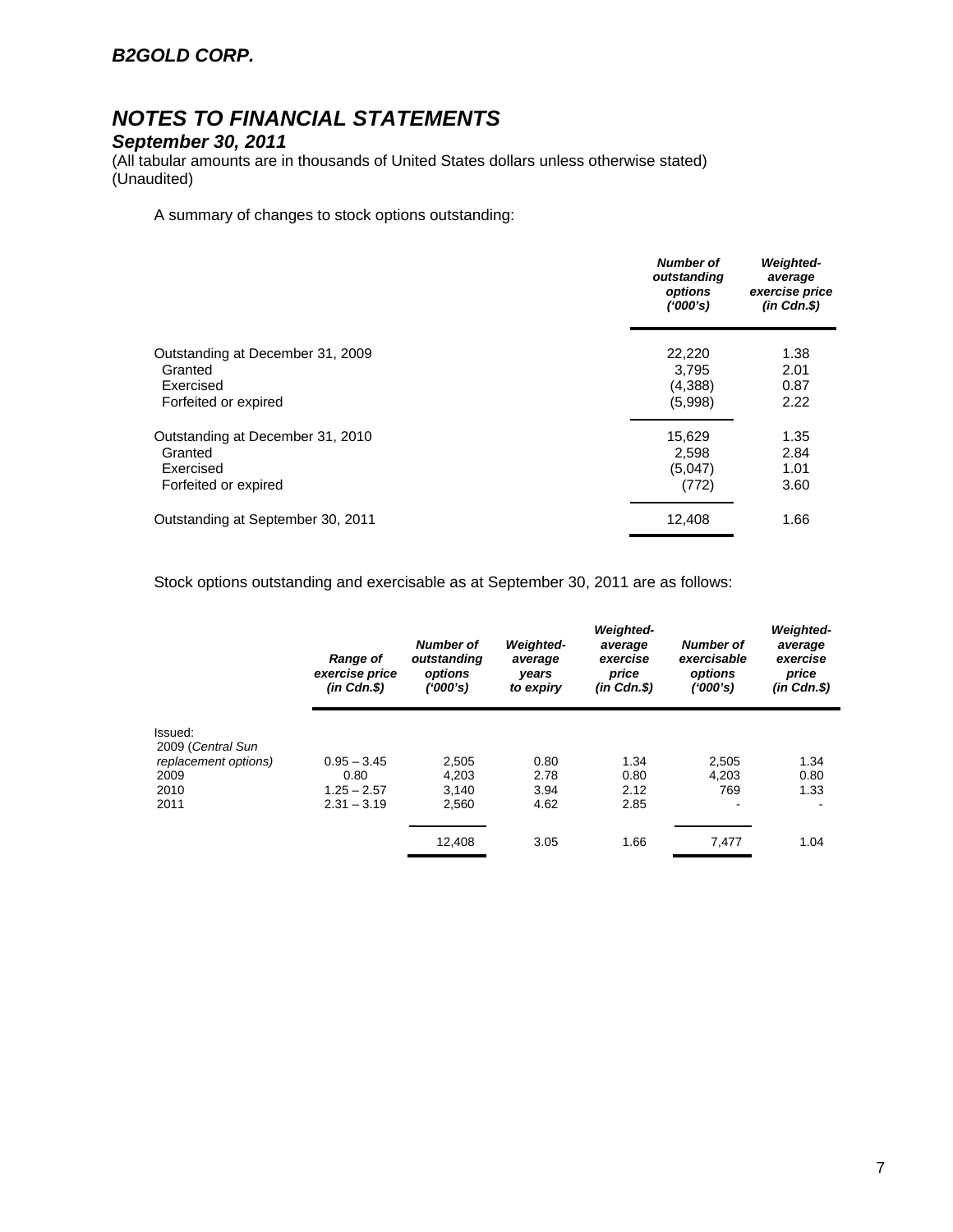### *B2GOLD CORP.*

# *NOTES TO FINANCIAL STATEMENTS*

#### *September 30, 2011*

(All tabular amounts are in thousands of United States dollars unless otherwise stated) (Unaudited)

### *Share purchase warrants*

A summary of changes to share purchase warrants outstanding:

|                                   | <b>Number of</b><br>outstanding<br>warrants<br>(1000's) | <b>Weighted-</b><br>average<br>exercise price<br>$(in$ $Cdn.S)$ |
|-----------------------------------|---------------------------------------------------------|-----------------------------------------------------------------|
| Outstanding at December 31, 2009  | 51,015                                                  | 2.21                                                            |
| Exercised                         | (25,027)                                                | 0.98                                                            |
| Expired                           | (2,588)                                                 | 2.09                                                            |
| Outstanding at December 31, 2010  | 23,400                                                  | 3.54                                                            |
| Exercised                         | (2,000)                                                 | 0.97                                                            |
| Expired                           | (21, 400)                                               | 3.78                                                            |
| Outstanding at September 30, 2011 |                                                         |                                                                 |

The following table shows the changes in contributed surplus:

|                                                                                                                                                                                  | For the nine<br>months<br>ended<br>September 30,<br>2011<br>\$ | For the<br>year<br>ended<br>December 31,<br>2010<br>\$ |
|----------------------------------------------------------------------------------------------------------------------------------------------------------------------------------|----------------------------------------------------------------|--------------------------------------------------------|
| Balance, beginning of period<br>Share-based compensation - expensed                                                                                                              | 19,971<br>5.245                                                | 23,212<br>1.943                                        |
| Share-based compensation - capitalized to mining interests<br>Deferred income tax recovery on warrants expired<br>Transfer to share capital on the exercise of stock options and | 436<br>(2, 182)                                                | 427                                                    |
| share purchase warrants                                                                                                                                                          | (6, 399)                                                       | (5,611)                                                |
| Balance, end of period                                                                                                                                                           | 17,071                                                         | 19,971                                                 |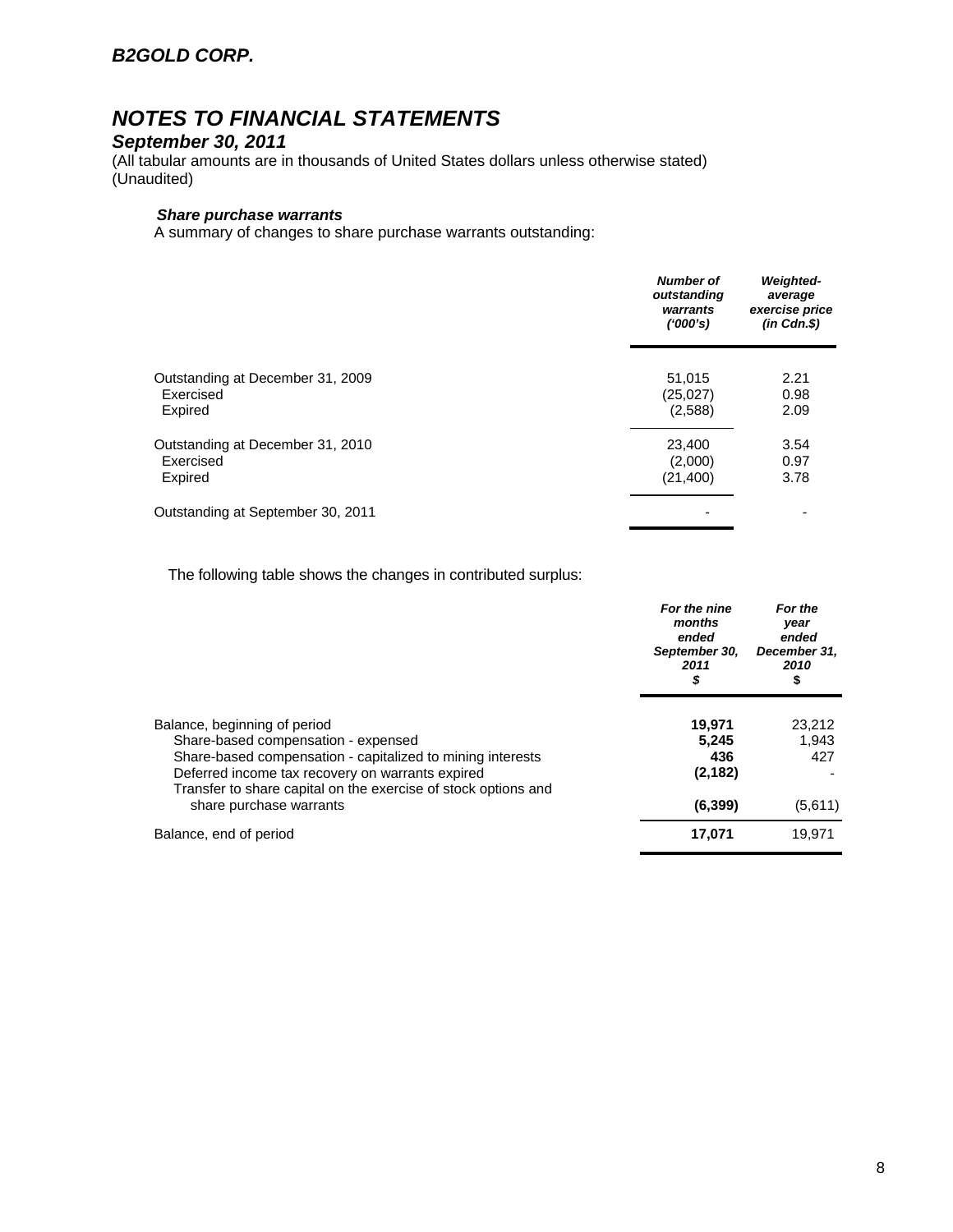#### *September 30, 2011*

(All tabular amounts are in thousands of United States dollars unless otherwise stated) (Unaudited)

### *7 Supplementary cash flow information*

Supplementary disclosure of cash flow information is provided in the table below:

|                                                                                           | For the three<br>months ended<br>Sep. 30,<br>2011<br>\$ | For the three<br>months ended<br>Sep. 30,<br>2010<br>S | For the nine<br>months ended<br>Sep. 30,<br>2011<br>\$ | For the nine<br>months ended<br>Sep. 30,<br>2010<br>\$ |
|-------------------------------------------------------------------------------------------|---------------------------------------------------------|--------------------------------------------------------|--------------------------------------------------------|--------------------------------------------------------|
| Non-cash investing and financing activities:                                              |                                                         |                                                        |                                                        |                                                        |
| Share-based compensation, capitalized<br>to resource property interests                   | 283                                                     | 36                                                     | 436                                                    | 283                                                    |
| Common shares issued for finder's fee<br>(Note 6)                                         | 150                                                     |                                                        | 150                                                    |                                                        |
| Accounts payable and accrued liabilities<br>relating to resource property<br>expenditures |                                                         | (172)                                                  |                                                        | 264                                                    |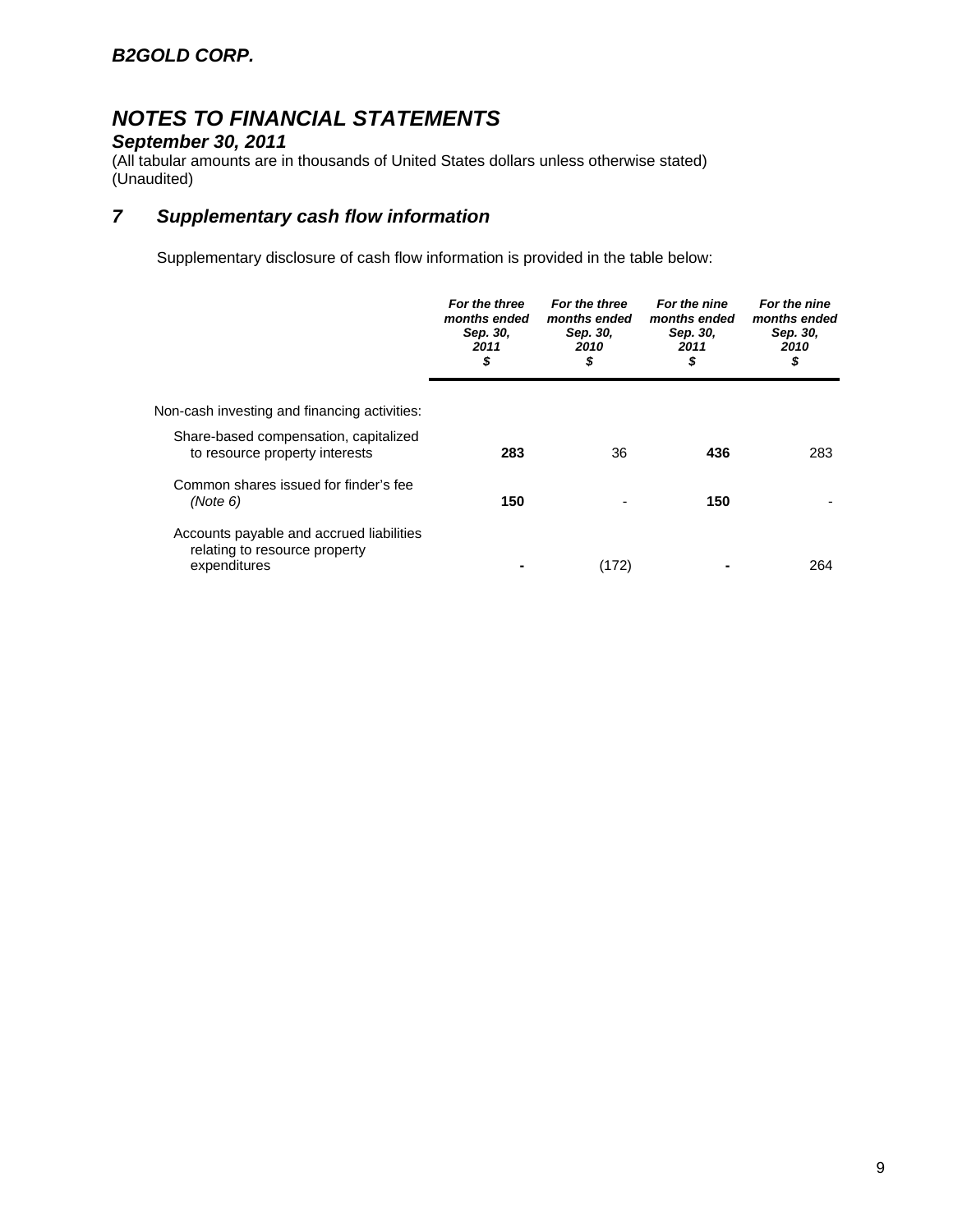### *September 30, 2011*

(All tabular amounts are in thousands of United States dollars unless otherwise stated) (Unaudited)

### *8 Segmented information*

The Company's reportable segments for the three and nine months ended September 30, 2011 and 2010 are summarized in the following tables.

The Libertad Mine achieved commercial production on February 1, 2010 following the completion of the conversion of the Libertad Mine from a heap leach mine to a conventional milling operation.

|                      | <b>Limon Mine</b><br>\$ | <b>Libertad Mine</b><br>\$ | <b>Other Mineral</b><br><b>Properties</b><br>S | Corporate &<br><b>Other</b><br>\$ | Total<br>\$ |
|----------------------|-------------------------|----------------------------|------------------------------------------------|-----------------------------------|-------------|
| Gold revenue         | 16.366                  | 34,093                     | $\overline{\phantom{0}}$                       | ۰                                 | 50,459      |
| Net income (loss)    | 5,864                   | 10,425                     | $\overline{\phantom{0}}$                       | (7,253)                           | 9,036       |
| Capital expenditures | 5,508                   | 13,125                     | 5,808                                          | 1,006                             | 25,447      |

#### *For the three months ended September 30, 2011*

#### *For the three months ended September 30, 2010*

|                      | <b>Limon Mine</b><br>S | <b>Libertad Mine</b><br>S | <b>Other Mineral</b><br><b>Properties</b> | Corporate &<br><b>Other</b><br>\$ | <b>Total</b><br>\$ |
|----------------------|------------------------|---------------------------|-------------------------------------------|-----------------------------------|--------------------|
| Gold revenue         | 14.619                 | 25,572                    | -                                         | ٠                                 | 40,191             |
| Net income (loss)    | 1.243                  | 7,971                     | 24.062                                    | (5,220)                           | 28,056             |
| Capital expenditures | 2,314                  | 2,988                     | 1,806                                     | 435                               | 7,543              |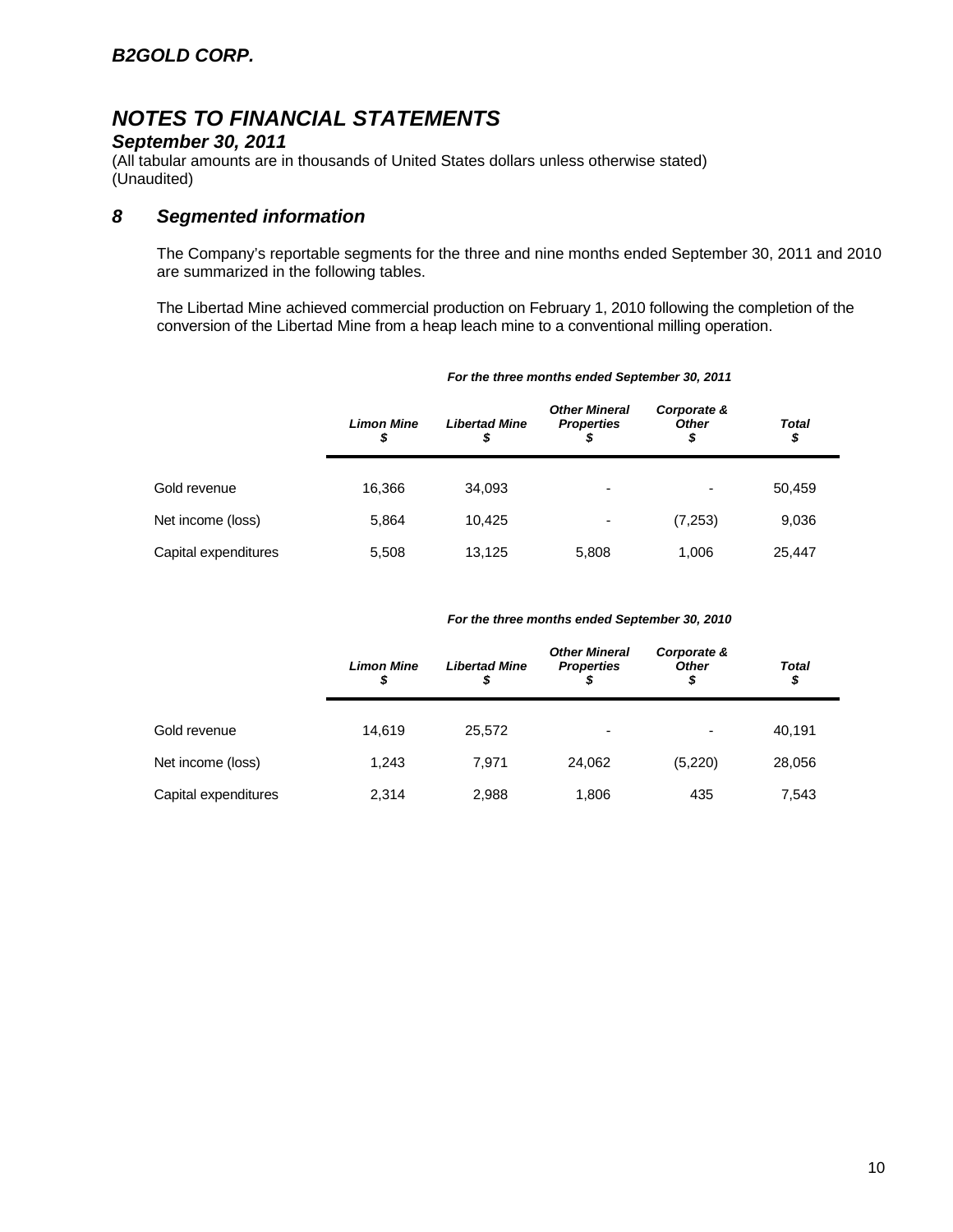### *September 30, 2011*

(All tabular amounts are in thousands of United States dollars unless otherwise stated) (Unaudited)

|                      | <b>Limon Mine</b><br>\$ | <b>Libertad Mine</b><br>\$ | <b>Other Mineral</b><br><b>Properties</b> | Corporate &<br><b>Other</b><br>\$ | <b>Total</b><br>\$ |
|----------------------|-------------------------|----------------------------|-------------------------------------------|-----------------------------------|--------------------|
| Gold revenue         | 50,755                  | 107,703                    | $\overline{\phantom{0}}$                  | ۰                                 | 158,458            |
| Net income (loss)    | 12,785                  | 37,787                     | $\overline{\phantom{a}}$                  | (15, 109)                         | 35,463             |
| Capital expenditures | 18,522                  | 35,046                     | 17,130                                    | 1,403                             | 72,101             |

#### *For the nine months ended September 30, 2011*

#### *For the nine months ended September 30, 2010*

|                      | <b>Limon Mine</b><br>\$ | <b>Libertad Mine</b><br>S | <b>Other Mineral</b><br><b>Properties</b> | Corporate &<br><b>Other</b><br>\$ | Total<br>\$ |
|----------------------|-------------------------|---------------------------|-------------------------------------------|-----------------------------------|-------------|
| Gold revenue         | 35.382                  | 45.126                    | -                                         | ٠                                 | 80,508      |
| Net income (loss)    | 3,836                   | 9,883                     | 24.062                                    | (22,087)                          | 15,694      |
| Capital expenditures | 5,906                   | 19,311                    | 7,737                                     | 435                               | 33,389      |

The Company's mining interests are located in the following geographical locations

|                  | As at<br>September 30,<br>2011<br>\$ | As at<br>December 31,<br>2010<br>\$ |
|------------------|--------------------------------------|-------------------------------------|
| Mining interests |                                      |                                     |
| Nicaragua        | 186,526                              | 149,601                             |
| Colombia         | 89,802                               | 79,007                              |
| Costa Rica       | 3,261                                | 2,841                               |
| Uruguay          | 5,046                                | 1,070                               |
| Canada           | 983                                  | 16                                  |
|                  | 285,618                              | 232,535                             |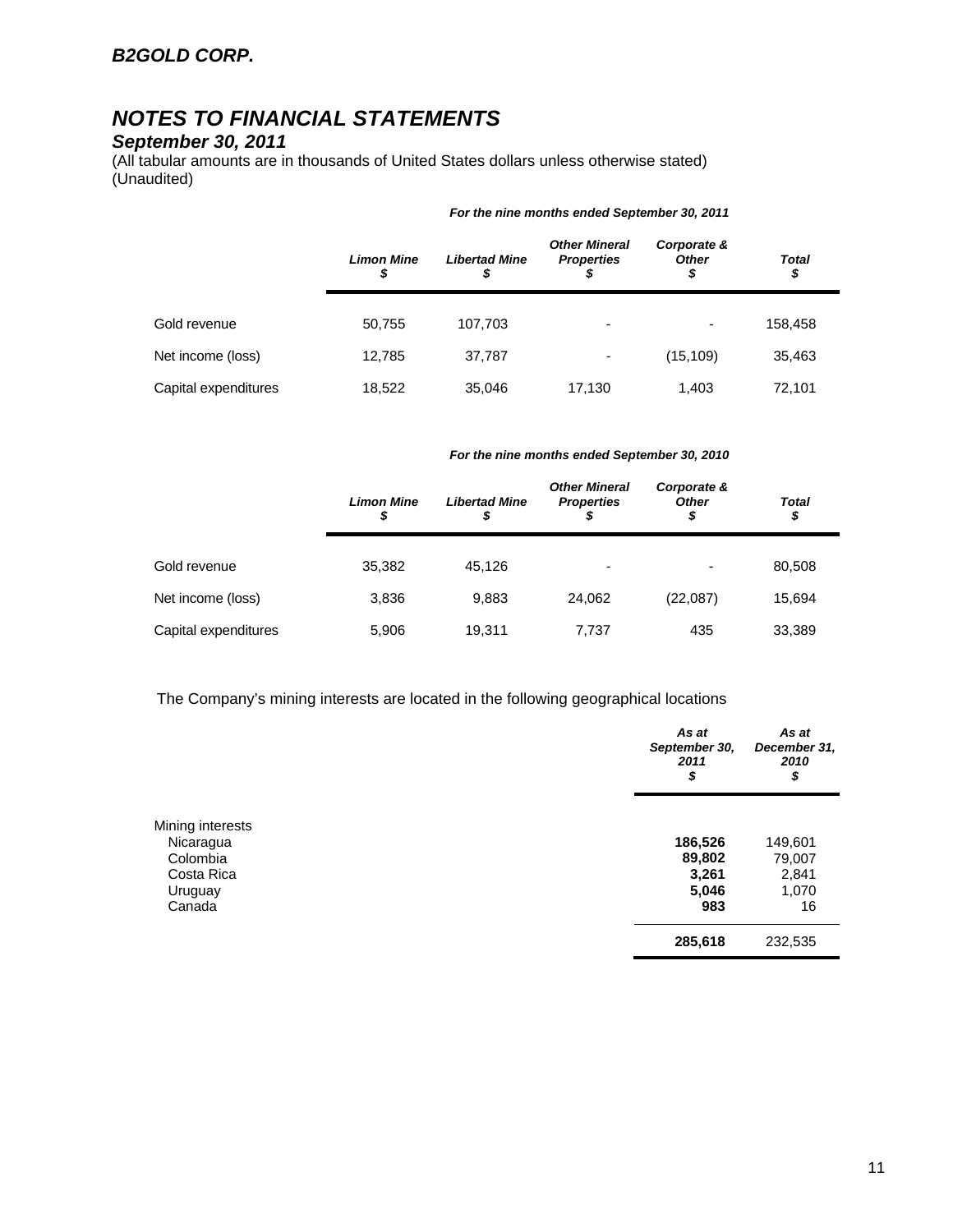## *September 30, 2011*

(All tabular amounts are in thousands of United States dollars unless otherwise stated) (Unaudited)

### *9 Compensation of key management*

Key management includes the Company's directors, members of the Executive Committee and members of Senior Management. Compensation to key management included:

|                                           | For the three | For the three | For the nine | For the nine |  |
|-------------------------------------------|---------------|---------------|--------------|--------------|--|
|                                           | months ended  | months ended  | months ended | months ended |  |
|                                           | Sep. 30,      | Sep. 30,      | Sep. 30,     | Sep. 30,     |  |
|                                           | 2011          | 2010          | 2011         | 2010         |  |
|                                           | \$            | S             | \$           | \$           |  |
| Salaries and short-term employee benefits | 672           | 400           | 3,350        | 1.187        |  |
| Share-based payments (Note 6)             | 3,570         | 28            | 3,603        | 231          |  |

The increase in salaries and short-term employee benefits in the first nine months of 2011 compared to the same period in 2010 related mainly to bonuses paid to senior management in January 2011.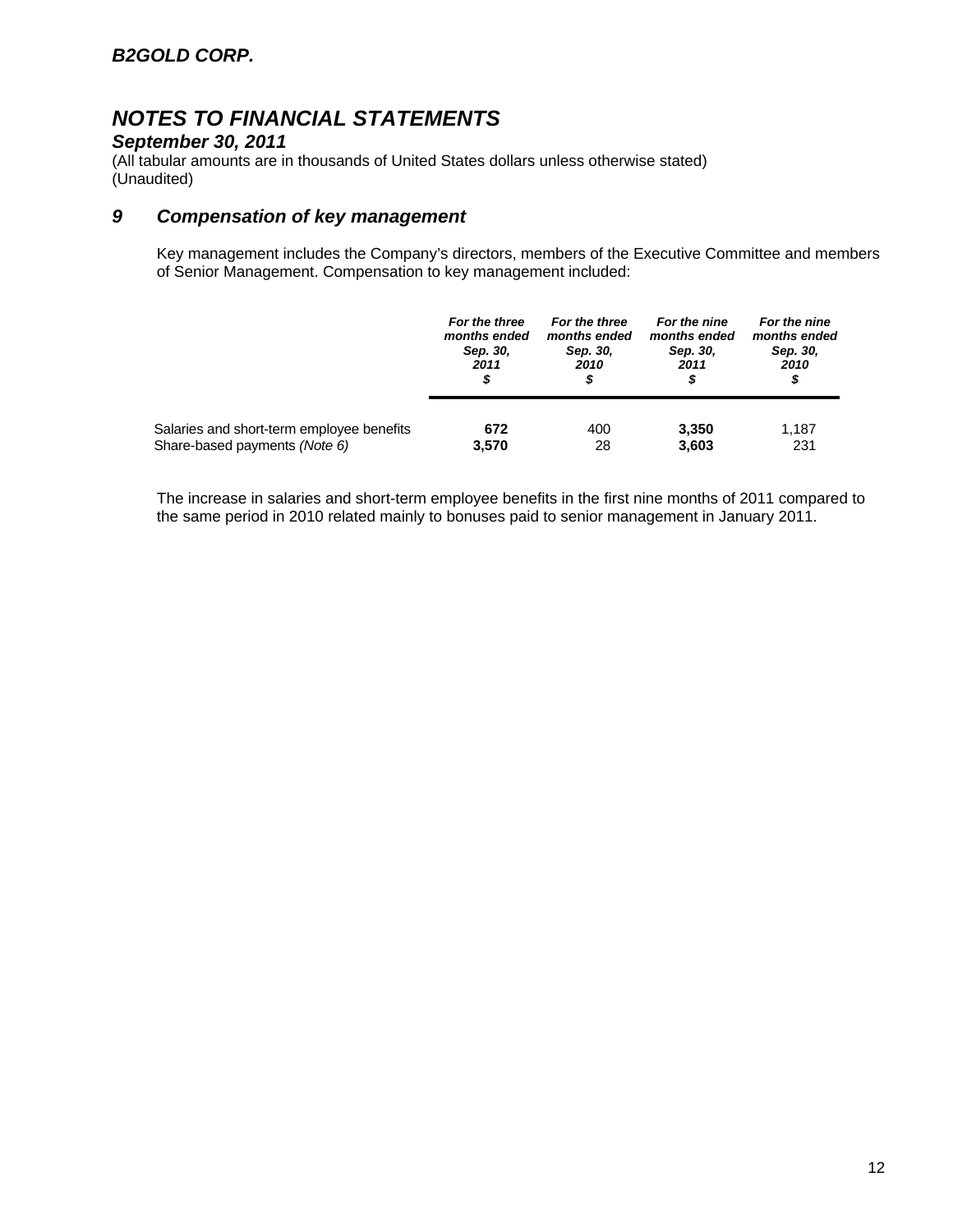### *September 30, 2011*

(All tabular amounts are in thousands of United States dollars unless otherwise stated) (Unaudited)

### *10 Transition to International Financial Reporting Standards*

The accounting policies set out in these interim financial statements have been applied to all periods presented. In preparing its opening IFRS statement of financial position, the Company has adjusted amounts previously reported in accordance with Canadian GAAP. An explanation of how the transition from Canadian GAAP to IFRS has affected the Company's statement of equity as of September 30, 2010 and its statements of operations and comprehensive income for the three and nine months ended September 30, 2010 is set out in the following tables and accompanying notes.

The Canadian GAAP and IFRS statements of equity as at September 30, 2010 have been reconciled as follows:

|                                                                                                                                                                                                                                                                                                                                                                                                                                                             | <b>Notes</b><br>(see<br>below)      | As at<br>Sep. 30,<br>2010<br>\$                            |
|-------------------------------------------------------------------------------------------------------------------------------------------------------------------------------------------------------------------------------------------------------------------------------------------------------------------------------------------------------------------------------------------------------------------------------------------------------------|-------------------------------------|------------------------------------------------------------|
| Equity as reported under Canadian GAAP                                                                                                                                                                                                                                                                                                                                                                                                                      |                                     | 260,186                                                    |
| IFRS adjustments:<br>Derivative instrument ("share purchase warrants")<br>- to reclassify the fair value at the date of grant from contributed surplus to<br>derivative liability<br>- cumulative derivative losses incurred on revaluation of warrants<br>- transfer to share capital the fair value from derivative liability upon exercise of<br>the warrants<br>Mine restoration provisions<br>Borrowing costs<br>Depreciation<br>Deferred income taxes | (i)<br>(ii)<br>(iii)<br>(iv)<br>(V) | (4,588)<br>(9,859)<br>2,426<br>68<br>797<br>(286)<br>1,003 |
|                                                                                                                                                                                                                                                                                                                                                                                                                                                             |                                     | (10, 439)                                                  |
| Equity as reported under IFRS                                                                                                                                                                                                                                                                                                                                                                                                                               |                                     | 249,747                                                    |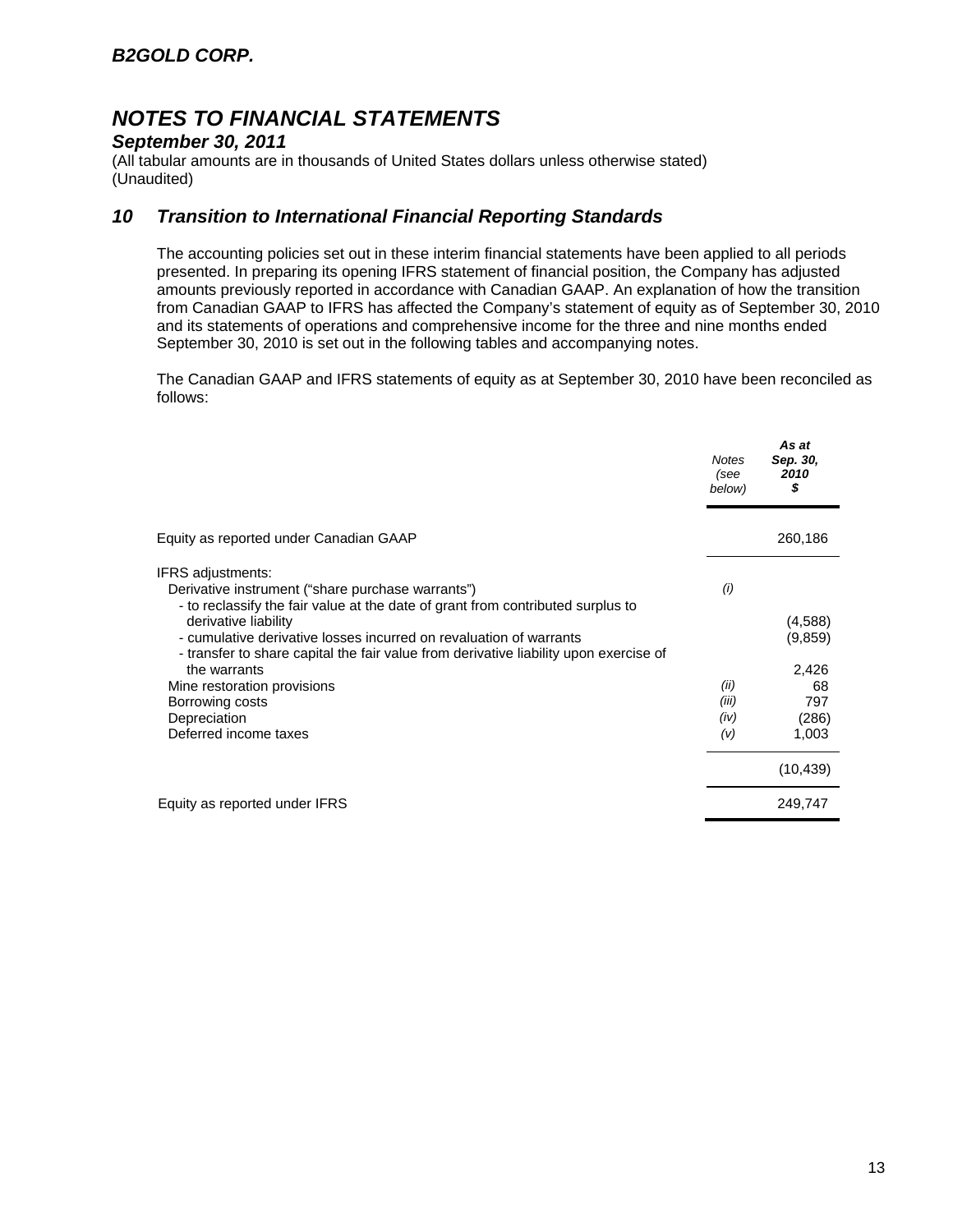#### *September 30, 2011*

(All tabular amounts are in thousands of United States dollars unless otherwise stated) (Unaudited)

The Canadian GAAP and IFRS statements of total comprehensive income for the three and nine months ended September 30, 2010 have been reconciled as follows:

|                                                                                                                                                                               | <b>Notes</b><br>(see<br>below)      | For the three<br>months<br>ended<br>Sep. 30,<br>2010<br>\$ | For the nine<br>months<br>ended<br>Sep. 30,<br>2010<br>\$ |
|-------------------------------------------------------------------------------------------------------------------------------------------------------------------------------|-------------------------------------|------------------------------------------------------------|-----------------------------------------------------------|
| Comprehensive income as reported under Canadian GAAP                                                                                                                          |                                     | 32,004                                                     | 23,250                                                    |
| <b>IFRS</b> adjustments:<br>Derivative instrument loss ("share purchase warrants")<br>Mine restoration provisions<br>Borrowing costs<br>Depreciation<br>Deferred income taxes | (i)<br>(ii)<br>(iii)<br>(iv)<br>(V) | (3,952)<br>70<br>114<br>(162)<br>(18)                      | (8, 171)<br>122<br>797<br>(286)<br>(18)                   |
|                                                                                                                                                                               |                                     | (3,948)                                                    | (7, 556)                                                  |
| Comprehensive income as reported under IFRS                                                                                                                                   |                                     | 28,056                                                     | 15,694                                                    |

#### (i) *Derivative instrument liability ("share purchase warrants")*

The Company's Canadian dollar denominated common share purchase warrants issued as part of the March 2009 Central Sun acquisition are considered derivative instruments under IFRS as they are denominated in Canadian dollars while the Company's functional currency is the United States dollar. Under Canadian GAAP, the Company recorded the fair value of these warrants as of the date of grant in equity. Under IFRS, these derivatives are measured at fair value at the time of issue and subsequently re-measured to their fair value at each reporting date. The change in the fair value is recognized in the statement of operations.

As at January 1, 2010, the fair value of these warrants based on the Black Scholes model was \$6.3 million and was classified as a derivative instrument liability on the balance sheet. Derivative instrument liability losses totalled \$8.2 million for the nine months ended September 30, 2010.

#### (ii) *Mine restoration provisions*

Canadian GAAP calculates mine restoration provisions using current credit-adjusted, risk-free rates for upward adjustments, and the original credit adjusted, risk free rate for downward revisions. The original liability is not adjusted for changes in current discount rates. IFRS, however, calculates mine restoration provisions using a current pre-tax discount rate, (which reflects current market assessment of the time value of money and the risk specific to liability) and is revised every reporting period to reflect changes in assumptions or discount rates. To calculate the provision under IFRS, the Company has elected to apply the exemption available from full retrospective application as allowed under IFRS 1. As such, the Company has re-measured the provision as at January 1, 2010 and subsequent change in obligations under IAS 37 Provisions, contingent liabilities and contingent assets, estimating the amount to be included in the related asset by discounting the liability to the date of first disturbance in which the liability arose, using best estimates of the historical risk-free discount rates, and recalculating the accumulated depreciation and amortization under IFRS.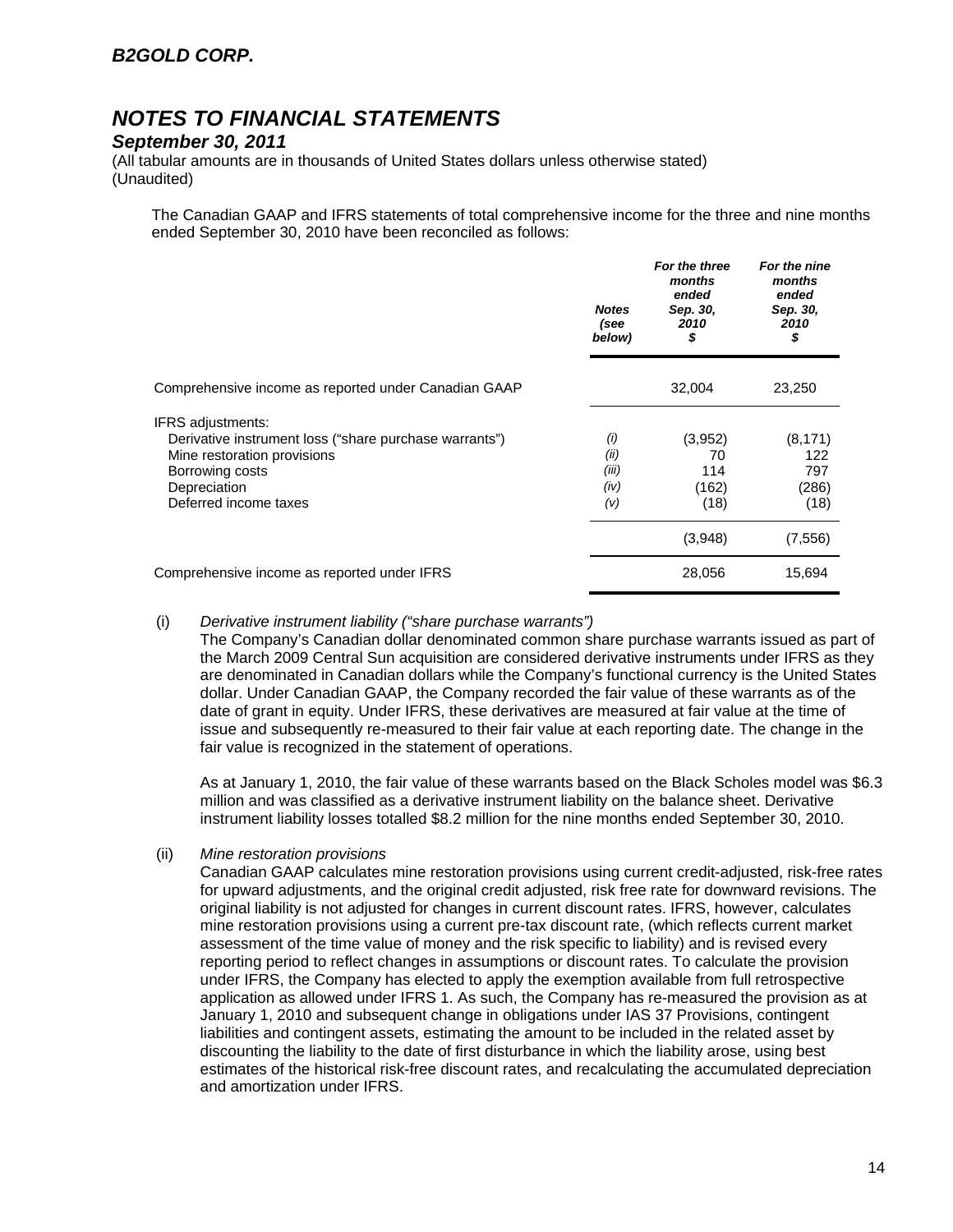### *September 30, 2011*

(All tabular amounts are in thousands of United States dollars unless otherwise stated) (Unaudited)

> The adjustment resulting from recalculating the provision under IFRS was an increase in mine restoration provisions of \$3.4 million at September 30, 2010, an increase in mining interests of \$3.5 million at September 30, 2010 and an increase in equity of \$0.1 million at September 30, 2010. The significant changes in the provision are a result of the change from credit adjusted discount rates ranging from 8.5% to 12.0% under Canadian GAAP to risk free rates ranging from 2.3% to 9.0% under IFRS and the requirement to recalculate the provision at each reporting period.

#### (iii) *Borrowing costs*

Under IFRS, there are no policy choices available for capitalization of borrowing costs. IFRS requires borrowing costs to be capitalized on qualifying assets which take a substantial period of time to prepare for their intended use. A capitalization rate based on the Company's outstanding debt was used to calculate the amount of borrowing costs to capitalize on the qualifying assets. The increase in mining interests was approximately \$0.8 million at September 30, 2010 with a corresponding reduction in interest and financing expense.

(iv) *Depreciation* 

Under IFRS, as described above, the net carrying values of mining interests were increased due to changes in the capitalized mine restoration provisions and capitalized borrowing costs. These adjustments resulted in an increase to the depreciation expense by approximately \$0.2 million for the three months ended September 30, 2010 and \$0.3 million for the nine months ended September 30, 2010.

#### (v) *Deferred income taxes*

Under Canadian GAAP the Company recognized a future income tax liability on temporary differences arising on the initial recognition of mineral properties acquired other than in business combinations. IAS 21 Income Taxes does not permit the recognition of deferred taxes on such transactions. The impact of the de-recognition of the deferred income taxes was a reduction of \$9.6 million to the deferred tax liability at September 30, 2010 and a reduction to mining interests of \$10.6 million at September 30, 2010. In addition, as part of the IFRS conversion, a deferred income tax recovery of \$0.02 million was reversed to accumulated deficit in the nine months ended September 30, 2010.

#### (vi) *Statements of Cash Flows*

The Company presents cash interest paid as a financing activity in the statements of cash flows under IFRS. Under Canadian GAAP, cash interest paid was included as an operating activity. This change in classification under IFRS increased the cash flow from operating activities and decreased the cash flow from financing activities by \$0.2 million for the nine months ended September 30, 2010 compared to Canadian GAAP.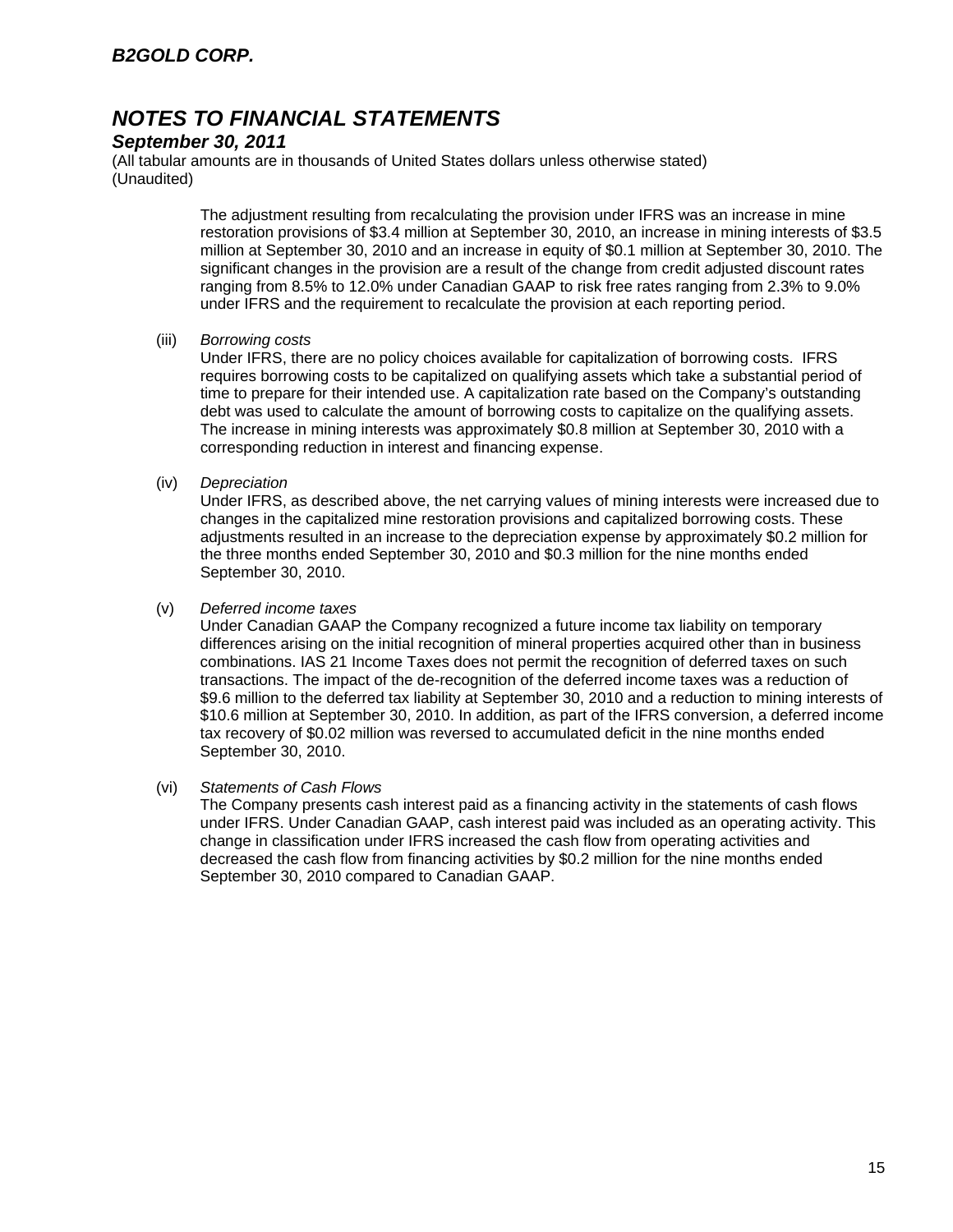### *September 30, 2011*

(All tabular amounts are in thousands of United States dollars unless otherwise stated) (Unaudited)

### *11 Subsequent event (proposed business combination)*

On October 11, 2011, the Company and Auryx Gold Corp. ("Auryx") announced that they have signed a binding agreement (the "B2Gold Transaction") to combine the two companies at the agreed exchange ratio of 0.23 B2Gold shares plus a cash payment of \$0.001. The combination of B2Gold and Auryx will result in a merged entity holding a 92% interest in the Otjikoto gold project in Namibia, Africa and a 100% interest in two additional exploration projects in Namibia.

Upon completion of the B2Gold Transaction, B2Gold will have approximately 381.9 million common shares issued and outstanding, with former Auryx shareholders holding approximately 10.5% of the fullydiluted in-the-money shares outstanding of the combined company.

The B2Gold Transaction is subject to, among other things, the receipt of all necessary regulatory and court approvals, receipt of all necessary consents from the government of Namibia, and obtaining shareholder approval of the B2Gold Transaction at meeting of the Auryx shareholders to be held no later than December 21, 2011. The binding agreement includes customary deal protections. Auryx has agreed not to solicit any alternative transactions and to pay B2Gold a break fee of Cdn.\$6 million in certain circumstances. In addition, Auryx has granted B2Gold a right to match any competing offer. Closing of the B2Gold Transaction is set to occur by no later than December 31, 2011.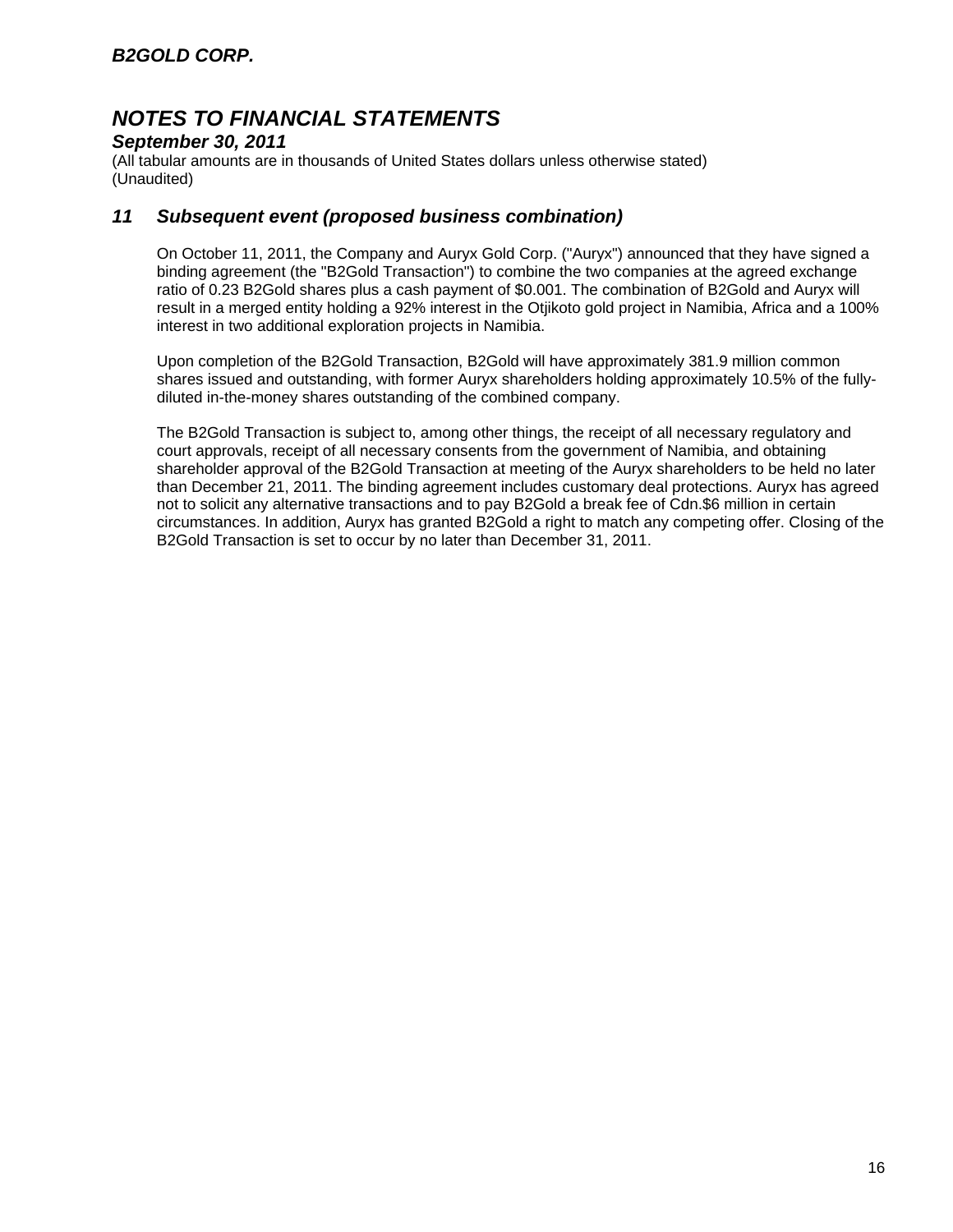# *MINING INTERESTS SCHEDULE (NOTE 12)*

*For the nine months ended September 30, 2011*  **(all tabular amounts are in thousands of United States dollars)**

|                                               | Cost                                          |                  |                          |                                                | <b>Accumulated depreciation</b>         |                                        |                     | <b>Net carrying</b><br>value            |                         |
|-----------------------------------------------|-----------------------------------------------|------------------|--------------------------|------------------------------------------------|-----------------------------------------|----------------------------------------|---------------------|-----------------------------------------|-------------------------|
|                                               | <b>Opening</b><br>balance at<br>Dec. 31, 2010 | <b>Additions</b> | Disposals/<br>write-offs | <b>Reclass from</b><br>assets held for<br>sale | Closing<br>balance at<br>Sept. 30, 2011 | Opening<br>balance at<br>Dec. 31, 2010 | <b>Depreciation</b> | Closing<br>balance at<br>Sept. 30, 2011 | As at<br>Sept. 30, 2011 |
|                                               | \$                                            | \$               | \$                       | \$                                             | \$                                      | \$                                     | \$                  | \$                                      | \$                      |
| Property, plant & equipment                   |                                               |                  |                          |                                                |                                         |                                        |                     |                                         |                         |
| Libertad                                      | 122,327                                       | 29,420           |                          |                                                | 151,747                                 | (9,657)                                | (13, 409)           | (23,066)                                | 128,681                 |
| Limon                                         | 41,657                                        | 18,190           |                          | ÷,                                             | 59,847                                  | (9,207)                                | (5, 352)            | (14, 559)                               | 45,288                  |
|                                               | 163,984                                       | 47,610           |                          | $\blacksquare$                                 | 211,594                                 | (18, 864)                              | (18, 761)           | (37, 625)                               | 173,969                 |
| Mineral properties "exploration & evaluation" |                                               |                  |                          |                                                |                                         |                                        |                     |                                         |                         |
| Mocoa                                         | 23,359                                        | 225              |                          | ÷,                                             | 23,584                                  |                                        |                     |                                         | 23,584                  |
| Libertad (Jabali)                             | 2,485                                         | 5,282            |                          | $\overline{\phantom{a}}$                       | 7,767                                   |                                        |                     | $\overline{\phantom{a}}$                | 7,767                   |
| Cebollati                                     | 1,070                                         | 3,976            |                          | ÷,                                             | 5,046                                   |                                        |                     | $\overline{\phantom{a}}$                | 5,046                   |
| Radius                                        | 1,758                                         | 1,914            |                          | $\overline{\phantom{a}}$                       | 3,672                                   |                                        |                     | $\overline{\phantom{a}}$                | 3,672                   |
| Calibre                                       | 238                                           | 880              |                          | $\blacksquare$                                 | 1,118                                   |                                        | $\overline{a}$      | $\overline{\phantom{a}}$                | 1,118                   |
|                                               | 28,910                                        | 12,277           |                          | ÷,                                             | 41,187                                  |                                        |                     |                                         | 41,187                  |
| Corporate & other                             |                                               |                  |                          |                                                |                                         |                                        |                     |                                         |                         |
| Bellavista                                    | 2,841                                         | 420              |                          | ÷,                                             | 3,261                                   |                                        | ٠                   | $\overline{\phantom{a}}$                | 3,261                   |
| Office, furniture & equipment                 | 285                                           | 991              |                          | $\blacksquare$                                 | 1,276                                   | (269)                                  | (24)                | (293)                                   | 983                     |
|                                               | 3,126                                         | 1,411            | ٠                        | $\blacksquare$                                 | 4,537                                   | (269)                                  | (24)                | (293)                                   | 4,244                   |
| Investments (incorporated joint ventures)     |                                               |                  |                          |                                                |                                         |                                        |                     |                                         |                         |
| Gramalote                                     | 54,648                                        | 10,369           |                          | $\overline{\phantom{a}}$                       | 65,017                                  |                                        |                     |                                         | 65,017                  |
| Quebradona                                    | 1,000                                         | 201              |                          | ÷,                                             | 1,201                                   |                                        |                     | $\overline{\phantom{a}}$                | 1,201                   |
|                                               | 55,648                                        | 10,570           |                          | $\overline{\phantom{a}}$                       | 66,218                                  |                                        |                     | $\overline{\phantom{a}}$                | 66,218                  |
|                                               | 251,668                                       | 71,868           | $\overline{\phantom{a}}$ | ÷,                                             | 323,536                                 | (19, 133)                              | (18, 785)           | (37, 918)                               | 285,618                 |